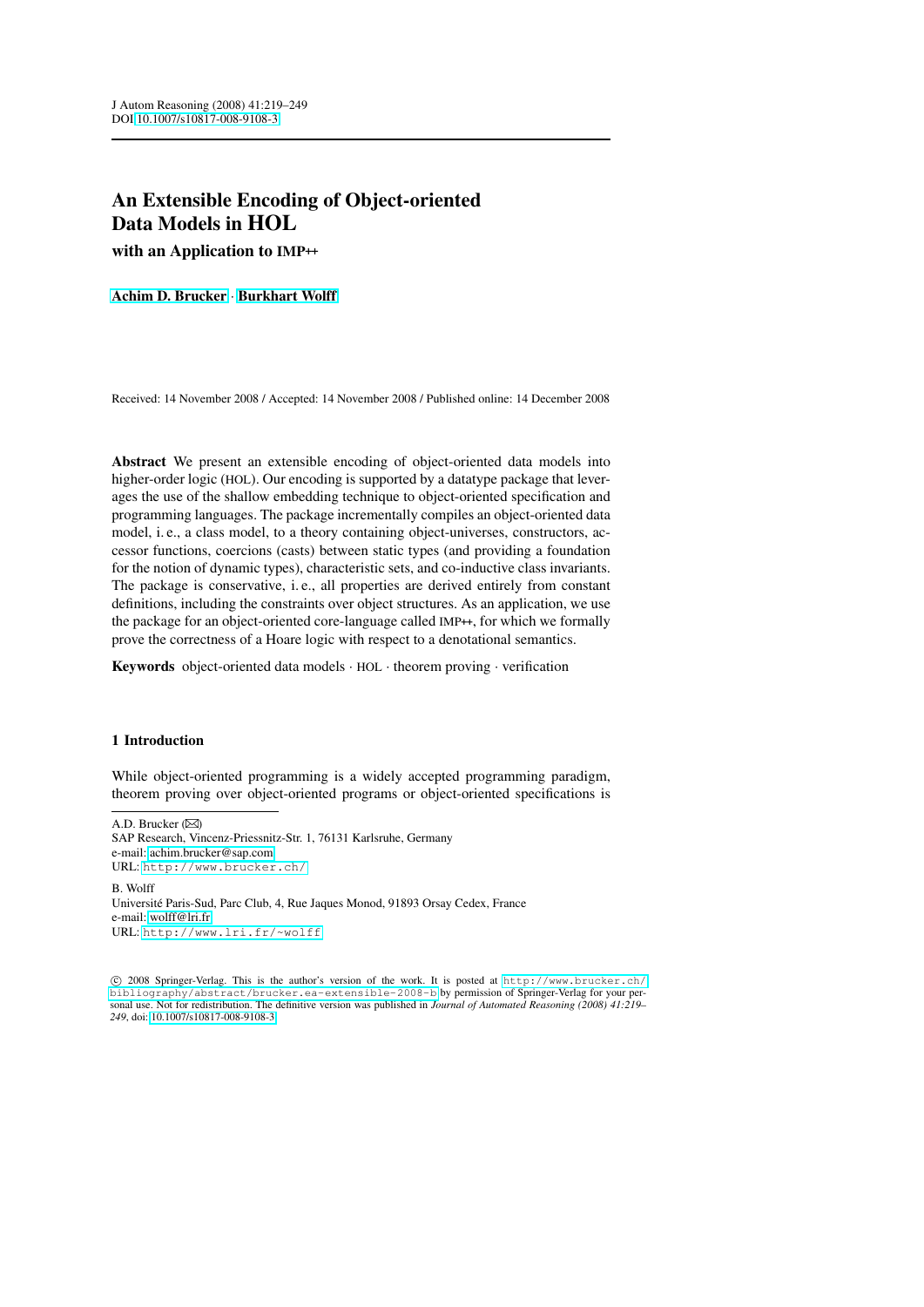far from being a mature technology. Classes, inheritance, subtyping, objects and references are deeply intertwined and complex concepts that are quite remote from the platonic world of first-order logic (FOL) or higher-order logic (HOL). For this reason, there is a tangible conceptual gap between the verification of functional programs and object-oriented programs.

Among the existing implementations of proof environments dealing with subtyping and references, two categories can be distinguished:

- 1. *verification condition generators* reducing a Hoare-style proof into a proof in a standard logic, and
- [2](#page-29-0). *deep embeddings* into a meta-logic.

Verification condition generators, for example, are Boogie for Spec# [5, 21], Krakatoa [22] and several similar tools based on the Java Modeling Language (JML) [20]. The underlying idea is to compile object-oriented programs into standard imperative ones and to apply a verification condition generator on the latter. While technically sometimes very advanced, the foundation of these tools is quite problematic: besides the correctness problem of the compilation, there is the problem that the operations of the target machine (i. e., the memory model) must be axiomatized; for Spec#, this easily results in several hundre[ds](#page-29-1) of axioms. Even if one believes that these axiomatizations adequately describe the target machine, the question of consistency of these axiomatizations is highly non-trivial [9].

Among the tools and formalizations based on deep embeddings, there is a sizable body of literature on formal models of Java-like languages (e. g., [15, 16, 28, 31]). In a deep embedding of a language semantics, syntax and types are represented by free datatypes. As a consequence, derived calculi inherit a heavy syntactic bias in the form of side-conditions over binding and typing issues. This is unavoidable if one is interested in meta-theoretic properties such as type-safety; however, when reasoning over applications and not over language tweaks, this advantage turns into a major obstacle for efficient deduction. Thus, while various proofs for type-safety, soundness of Hoare calculi and even soundness of verification condition generators are formally proven, none of the mentioned deep embeddings has been used for substantial proof work in applications.

In contrast, the *shallow emb[edd](#page-29-2)ing* technique [has](#page-29-3) [b](#page-28-0)een used for semantic representations such as HOL itself (in Isabelle/Pure), for HOLCF (in Isabelle/HOL) used for reasoning over Haskell-like programs [25] or for HOL-Z [11, 6].

The essence of an effective shallow embedding is to find an injective mapping of the pair of an object-language expression E and its type  $\Gamma$  to a pair  $E$  :: *T* of the metalanguage HOL. "Injective mapping" means, that well-typedness is preserved in both ways. Thus, type-related side-conditions in derived object-language calculi can be left implicit. Since such implicit side-conditions are "implemented" by a built-in mechanism of the meta-logic, they can be checked orders of magnitude faster compared to an explicit treatment involving tactic proof.

At first sight, it seems impossible to apply the injective shallow embedding technique to object-oriented languages: Their characteristic features like subtyping and inheritance are not present in the typed  $\lambda$ -calculi underlying HOL systems. However,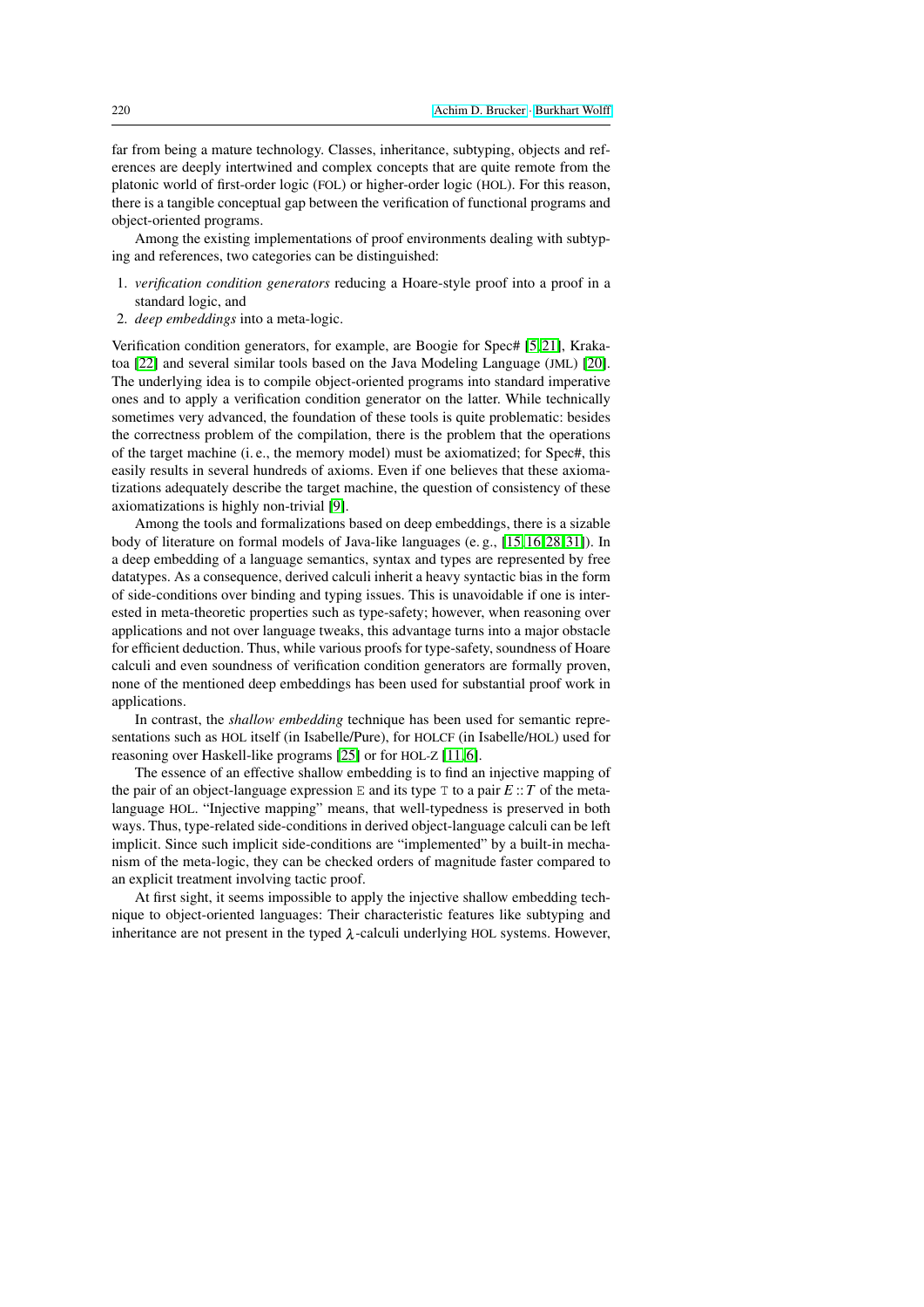an injective mapping in our sense does not mean a simple one-to-one conversion; rather, the translation might use a pre-processor, making, for example, implicit casts between subtypes and supertypes explicit. Still, we need a formal data model that gives first-class support such semantic properties, like type casting without losing information.

Beyond the semantical requirements, there is an important technical one: objectoriented data models must be extensible, i. e., it must be possible to add a class to an existing class model (or class system) without reproving everything. The problem becomes apparent when considering the underlying *state* of an object-oriented program. This state consists of *objects*, i. e., abstract representations of pieces of memory, that may be linked via references (object identifiers, oid) to each other. Objects are tuples of class attributes, i. e., elementary values like Integers or Strings or references to other objects. The type of these tuples is interpreted as the type of the class they are belonging to. States are maps of type oid  $\Rightarrow \mathcal{U}$  relating references to objects living in a universe  $\mathscr U$  of all objects.

Instead of constructing such a universe globally for all data models (which is either single-typed and therefore not an injective type representation, or "too large" for the type system of HOL), one could think of generating an object universe only for each given class model. Ignoring subtyping and inheritance for a moment, this would result in a universe  $\mathcal{U}^0 = A + B$  for some class model with the classes A and *B*. Unfortunately, such a construction is not extensible: If we add a new class to an existing class model, say *D*, then the construction  $\mathcal{U}^1 = A + B + D$  results in a type  $differential$  from  $\mathcal{U}^0$ , making their object structures logically incomparable. Properties, that have been proven over  $\mathcal{U}^0$  will not hold over  $\mathcal{U}^1$ . Thus, such a naive approach rules out an incremental construction of class models, which makes it unfeasible in practice. This holds in particular for an interactive theorem proving approach.

As contributions of this paper, we present a novel universe construction which represents subtyping within parametric polymorphism in an injective, type-safe manner *and* which is extensible. This construction is implemented in a datatype package for Isabelle/HOL, i. e., a compiler that generates for each class model and its extensions conservative definitions. This includes the definition of constructors and accessors, casts between types, type tests, and characteristic sets of objects. We apply this specification infrastructure by integrating it i[nto the asse](#page-3-0)rtions of a Hoare calculus for a small object-oriented language called IMP++.

The plan of the paper is outlined as follows: In Section 2 we introduce our metalanguage higher-order logic (HOL) and a syntactic interfa[ce for acces](#page-5-0)sors, casts, tests, etc, in the form of the assertion language COOL. In the following sections, we present ou[r type-safe](#page-13-0) encoding of COOL by several consecutive levels: In Section 3, we present level 0 which provides a typed representation of o[bjects \(i. e](#page-14-0)., pieces of memory) in a store. In Section 4, we present level 1 of our COOL encoding which provides a typesa[fe implem](#page-17-0)entation of its accessors, casts, tests, . . .. In Section 5 we give a more re[fined defi](#page-21-0)nition of COOL, called level 2 encoding, which supports class invariants. We show in Section 6 in which ways our constructions support modular proof methodologi[es. Section](#page-25-0) 7 contains the application part of the paper: we provide a denotational semantics for IMP++ and derive a calculus for Hoare-style program verification. Finally, in Section 8 we draw conclusions and discuss related work.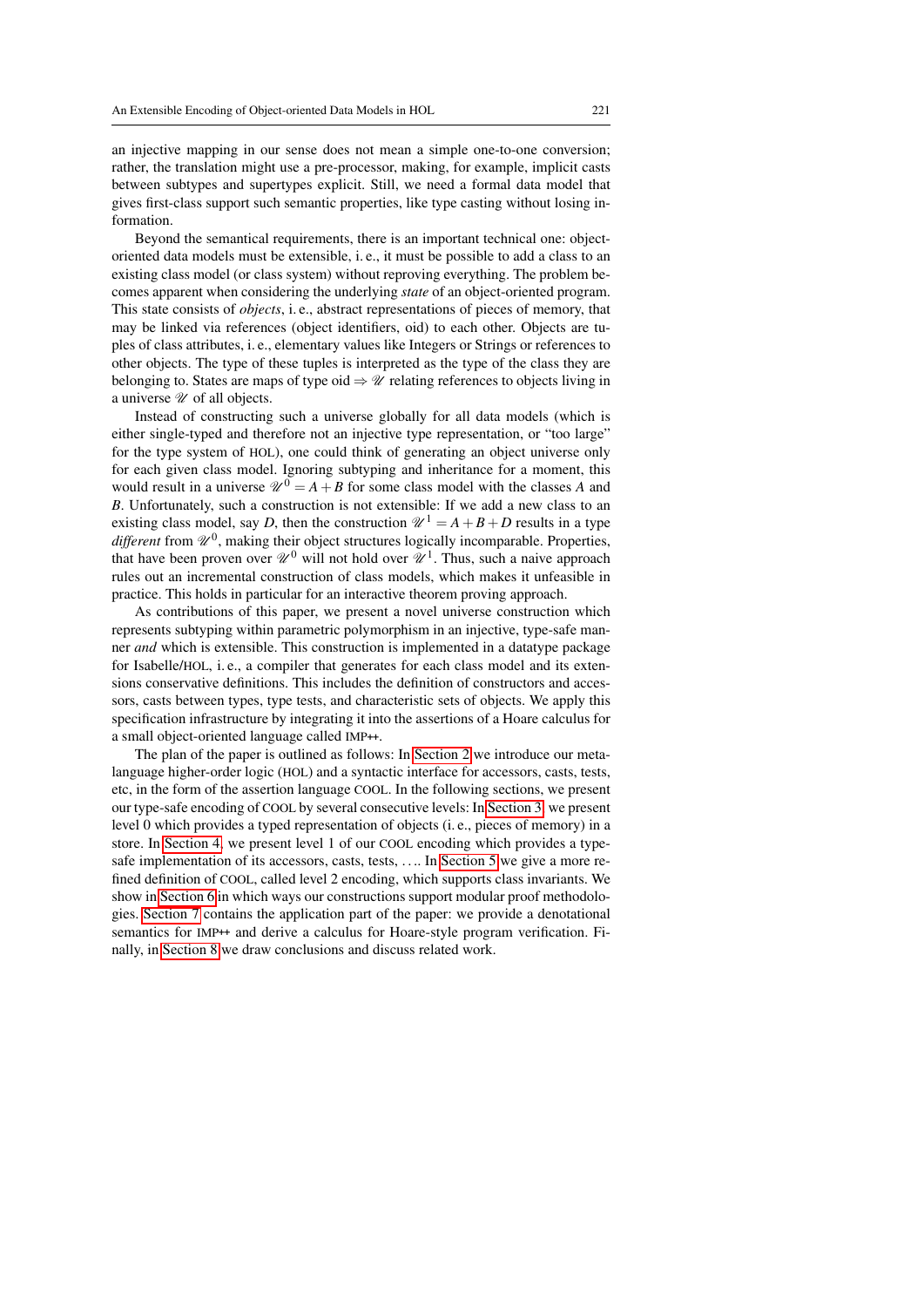# <span id="page-3-0"></span>2 Preliminaries

# 2.1 [Isa](#page-29-4)belle/HOL

Isabelle [29] is a generic, LCF-style theorem prover implemented in the functional programming language SML. For our object-oriented datatype package, we use the possibility of using Isabelle for building SML programs performing symbolic computations over formulae in a logically safe way. Isabelle/HOL supports conservativity checks of definitions, da[tat](#page-28-1)ypes, primitive and well-founded recursion, and powerful generic proof engines based on rewriting and tableau provers.

Higher-order logic (HOL) [4] is a classical logic with equality enriched by total polymorphic higher-order functions. The type constructor for the function space is written infix:  $\alpha \Rightarrow \beta$ ; multiple applications like  $\tau_1 \Rightarrow (\cdots \Rightarrow (\tau_n \Rightarrow \tau_{n+1}) \cdots)$  are also written as  $[\tau_1,\ldots,\tau_n] \Rightarrow \tau_{n+1}$ . HOL is centered around the extensional logical equality  $=$  = with type  $[\alpha, \alpha] \Rightarrow$  bool, where bool is the fundamental logical type.

The type discipline rules out paradoxes such as Russel's paradox in untyped set theory. Sets of type  $\alpha$  set can be defined isomorphic to functions of type  $\alpha \Rightarrow$  bool; the element-of-relation  $\subseteq \subseteq$  has the type  $[\alpha, \alpha \text{ set}] \Rightarrow$  bool and corresponds basically to the application; in contrast, the set comprehension  $\{\_ \ \}$  has type  $[\alpha \text{ set}, \alpha \Rightarrow \text{bool}] \Rightarrow$  $\alpha$  set and corresponds to the  $\lambda$ -abstraction.

The HOL type constructor  $\tau_1$  assigns to each type  $\tau$  a type *lifted* by  $\bot$ ; for lifted types a test for definedness is available via def $x \equiv (x \neq \bot)$ . The function  $\square$ :  $\alpha \Rightarrow$  $\alpha_{\parallel}$  denotes the injection, the function  $\ulcorner$  :  $\alpha_{\parallel} \Rightarrow \alpha$  its inverse for defined values. Based on these definitions, partial functions, i.e.,  $\alpha \rightarrow \beta$ , can be represented as total functions of type  $\alpha \Rightarrow \beta_1$ . We define *dom f*, called the *domain* of a partial function *f*, by the set of all arguments of *f* that do not yield ⊥.

# 2.2 COOL—A Core Object-oriented Assertion Language

In this section, we introduce a core object-oriented assertion language (COOL). We start by presenting the concrete syntax for COOL at a glance and thus make the domain of our logical representation more precise. The basic lexical entities of COOL are:

- *C*, a set of *class names*,
- *A*, a set of *attributes*,
- *V*, a set of *variable symbols*, and
- *X*, a set of *program variable symbols*.

A class is a component consisting of an abstract name and a set of attributes. Thus, technically, the type of a class is based on its abstract name and the types of its attributes. On the level of COOL, we identify the type of a class by its name. Moreover, COOL supports the usual basic datatypes, e. g., Integer, and provides a range of collection types. In more detail, the *types* of COOL are inductively defined as follows:

$$
T := C | \text{Boolean} | \text{Integer} | \text{Real} | \text{String} | T \text{Sequence}
$$
  
 | T set | T Bag | T > T. (1)

In Section 3 and Section 4 we describe how these types can be mapped injectively to HOL types.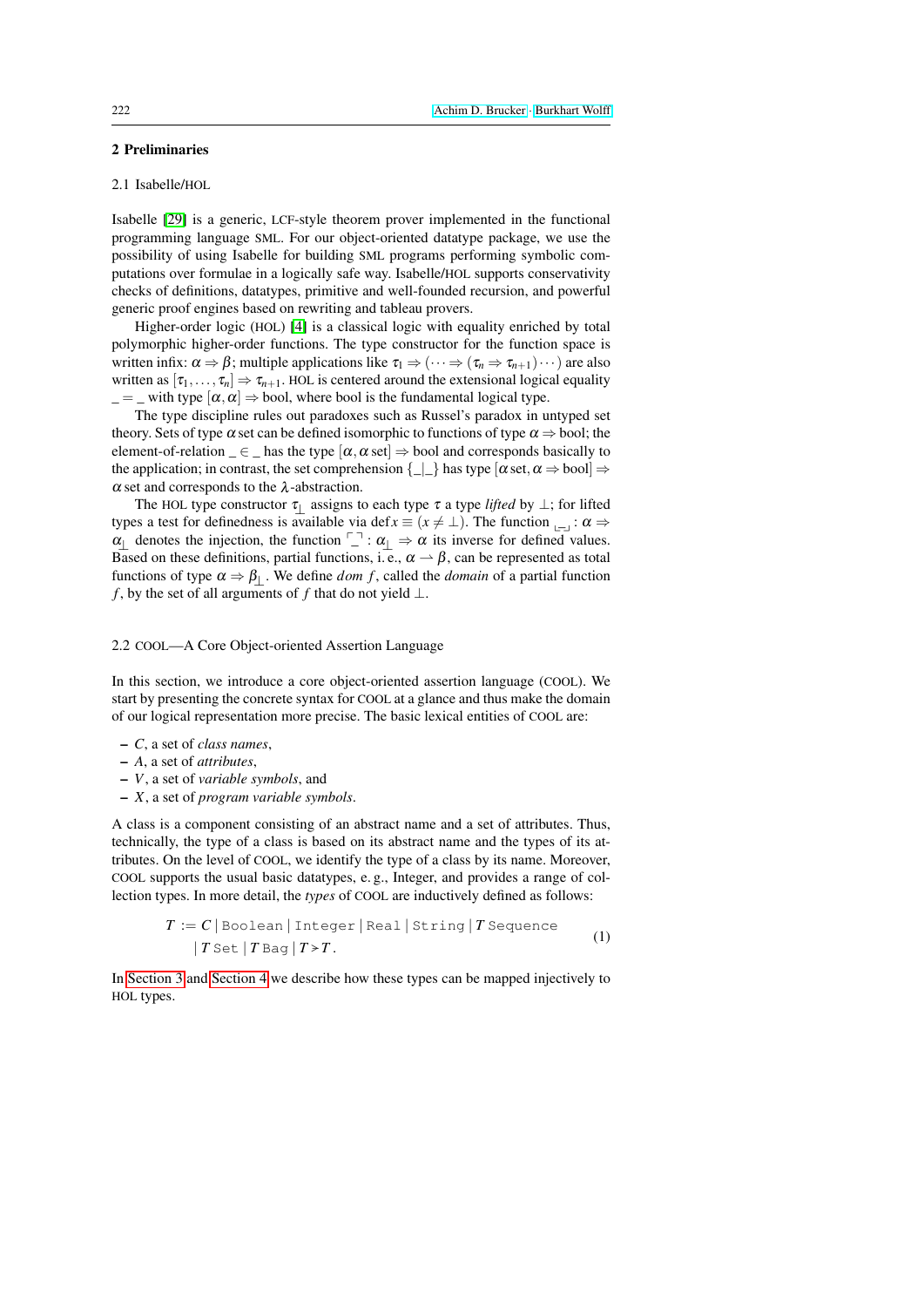As abstract syntax, a class model, also called class system, is a (finite) partial map that assigns to a class identifier a (finite) map, that associates to each attribute name its type:

$$
M := C \longrightarrow (A \longrightarrow T). \tag{2}
$$

For simplicity, we assume that attribute names are unique throughout this paper; this means that the domains of two elements in the range of *M* are always pairwise disjoint. Our formalization in Isabelle/HOL, and thus our datatype package, require only that attribute names are unique within a class.

We assume an irreflexive partial order  $\leq$  on class types called *class hierarchy* and for  $c_i < c_j$ , we will say that the class  $c_i$  is a *subclass* of class  $c_j$ . The following inductive set of expressions is called *path expressions*:

$$
P := V | P[C] | P.A.
$$
\n<sup>(3)</sup>

Path expressions are build from program variables, castings to a class type, and accessor functions to an attribute of an object. The expressions of COOL are:

$$
E := P | \partial P | P \text{.isType (T)} | P \text{.isKind (T)} |
$$
  
\n
$$
V | E = E | \neg E | E \rightarrow E | \dots |
$$
  
\n
$$
\forall V.E | \exists V.E |
$$
  
\n
$$
E + E | E * E | \dots | E \cup E | \dots | \{V.E\} | \dots
$$
\n(4)

While the latter lines sketch a conventional expression language, the first line contains key elements of object-orientation: the result of a path expression may denote (sets of, sequences of) objects, paths can be tested if they are *defined* (∂ *P*) within a store, the *dynamic type*  $(P \text{.isType }(T))$  and the *kind*  $(P \text{.isKind}(T))$  of an object may be tested. Recall that casts can change the static type of an object, while the dynamic type is just the type of an object at creation time; the *kind* of an object is defined as the dynamic type and all its subtypes. These concepts can be found in many objectoriented languages, e. g., Java, C#, and UML/OCL.

We refrain from a presentation of the (obvious) type inference rules for COOL. An assertion over a state  $\sigma$  in COOL is denoted as  $\sigma \models E$ . Semantically, an assertion is a set of states  $\sigma$  that satisfy  $E$  (which must be of type [Bool](#page-5-1)ean).

We present our framework for encoding object-oriented data structures and assertion languages together with a small example (see Figure 1): we assume a class Node with an attribute i of type Integer and the attributes left and right, both of type Node. Further, we assume a subclass CNode of Node with an attribute color of type Boolean. Thus, we have CNode  $\lt$  Node in the subtype ordering, and  $\{CNode \mapsto \{color \mapsto Boolean\},Node \mapsto \{left \mapsto Node,...\} \}.$  $\{CNode \mapsto \{color \mapsto Boolean\},Node \mapsto \{left \mapsto Node,...\} \}.$  $\{CNode \mapsto \{color \mapsto Boolean\},Node \mapsto \{left \mapsto Node,...\} \}.$  $\{CNode \mapsto \{color \mapsto Boolean\},Node \mapsto \{left \mapsto Node,...\} \}.$  $\{CNode \mapsto \{color \mapsto Boolean\},Node \mapsto \{left \mapsto Node,...\} \}.$ Note, however, that the COOL assertions are based on a two-valued semantics (similar to Spec# or JML), whereas OCL [1] (a constraint language for UML [2]) is based on a three-valued logic, i. e., the type Boolean ranges over true, [fa](#page-29-5)[ls](#page-29-6)e, and OclUndefined.

While our datatype package was developed withi[n the](#page-5-0) HOL-OCL [projec](#page-13-0)t [13, 12], [it ca](#page-14-0)n be used for an arbitrary assertion language with the techniques presented here. When a specification is loaded, all definitions presented in Section 3, Section 4, and Section 5, are automatically generated and all theorems automatically proven by our datatype package. Besides the concrete syntax presented throughout this paper, our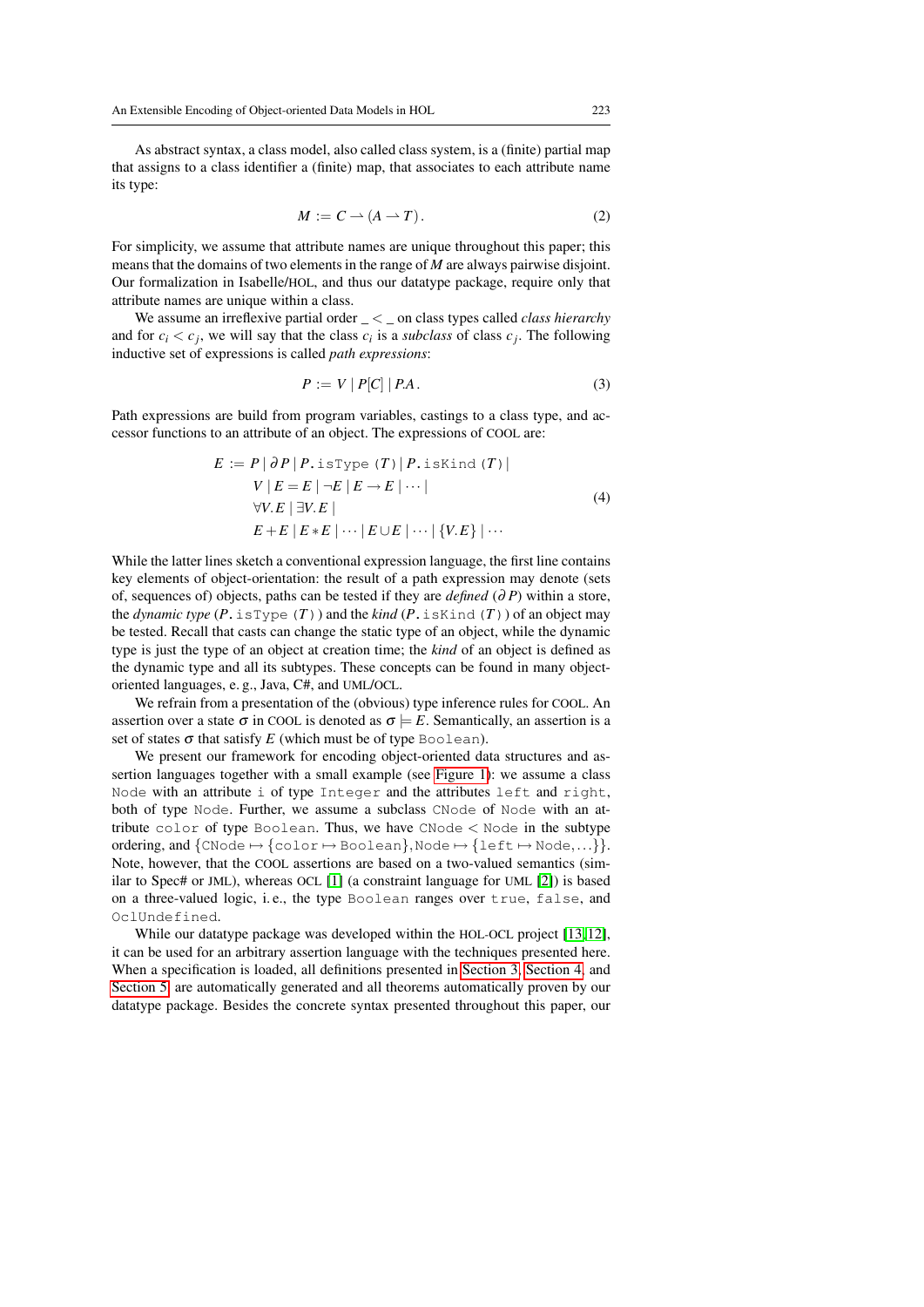```
class Node
  attributes
     i : Integer
     left : Node
     right : Node
  constraints
     inv positive: self.i > 5
end
class CNode < Node
  attributes
     color : Boolean
  constraints
     inv flip:
           \partialself.left<sub>[CNode]</sub> \longrightarrowself.color = \negself.left<sub>[CNode]</sub>.color
         ∧ ∂ self.right[CNode] −→self.color = ¬self.right[CNode].color
     inv flip_strong:
           ∂ self.left[CNode] ∧self.color = ¬self.left[CNode].color
         ∧ \partialself.right<sub>[CNode]</sub> ∧ self.color = ¬self.right<sub>[CNode]</sub>.color
end
```
<span id="page-5-1"></span>Figure 1 A simple class model describing directed graphs: we model a class Node with an attribute i of type Integer and two attributes left and right for storing adjacent objects of type Node. Moreover, we model a subclass CNode of Node that introduces an attribute color of type Boolean. Both classes are described more precisely by invariants, e. g., for any instance of class Node we require that the value of i is larger than five. For the class CNode, we require two invariants, a weaker and a stronger one. Both require that the color attribute flips its value while traversing a path through the object graph, the second one also requires additionally that left and right nodes exist.

<span id="page-5-0"></span>datatype package is also able to load UML class models (together with an OCL specification) in a standardized exchange format (XMI) used by most CASE tools.

# 3 Level 0: Typed Object Universes

A key objective of our approach is to type objects unambiguously. Although the objects may contain untyped object identifiers (oid's), the operations of COOL will be defined such that they always work on objects, not on object identifiers.

As mentioned earlier, a consequence of typed objects is the necessity of object universes to define the store model in HOL. In this section, we introduce our families  $\mathcal{U}^i$  of object universes enabling extensibility. Here, we use the superscript to denote the temporal development, i. e.,  $\mathcal{U}^{i+1}$  is originated by extending  $\mathcal{U}^i$ . Each  $\mathcal{U}^i$  comprises all *value types* and an extensible *class type representation* induced by the class hierarchy. To each class, a *class type* is associated which represents the set of *object instances* or *objects*. In other words, a type is constructed for all objects ("pieces") of memory") belonging to a class. The extensibility of a universe type is reflected by "holes" (polymorphic variables), that can be filled when "adding" extensions to a class system. Our construction ensures that  $\mathcal{U}^{i+1}$  [is just a t](#page-6-0)ype instance of  $\mathcal{U}^{i}$  (where  $\mathcal{U}^{i+1}$  is constructed by adding new classes to  $\mathcal{U}^{i}$ ). Thus, properties proven over object systems "living" in  $\mathcal{U}^i$  remain valid in  $\mathcal{U}^{i+1}$ , see Figure 2 for an illustration of the main ideas of the construction we present in the following.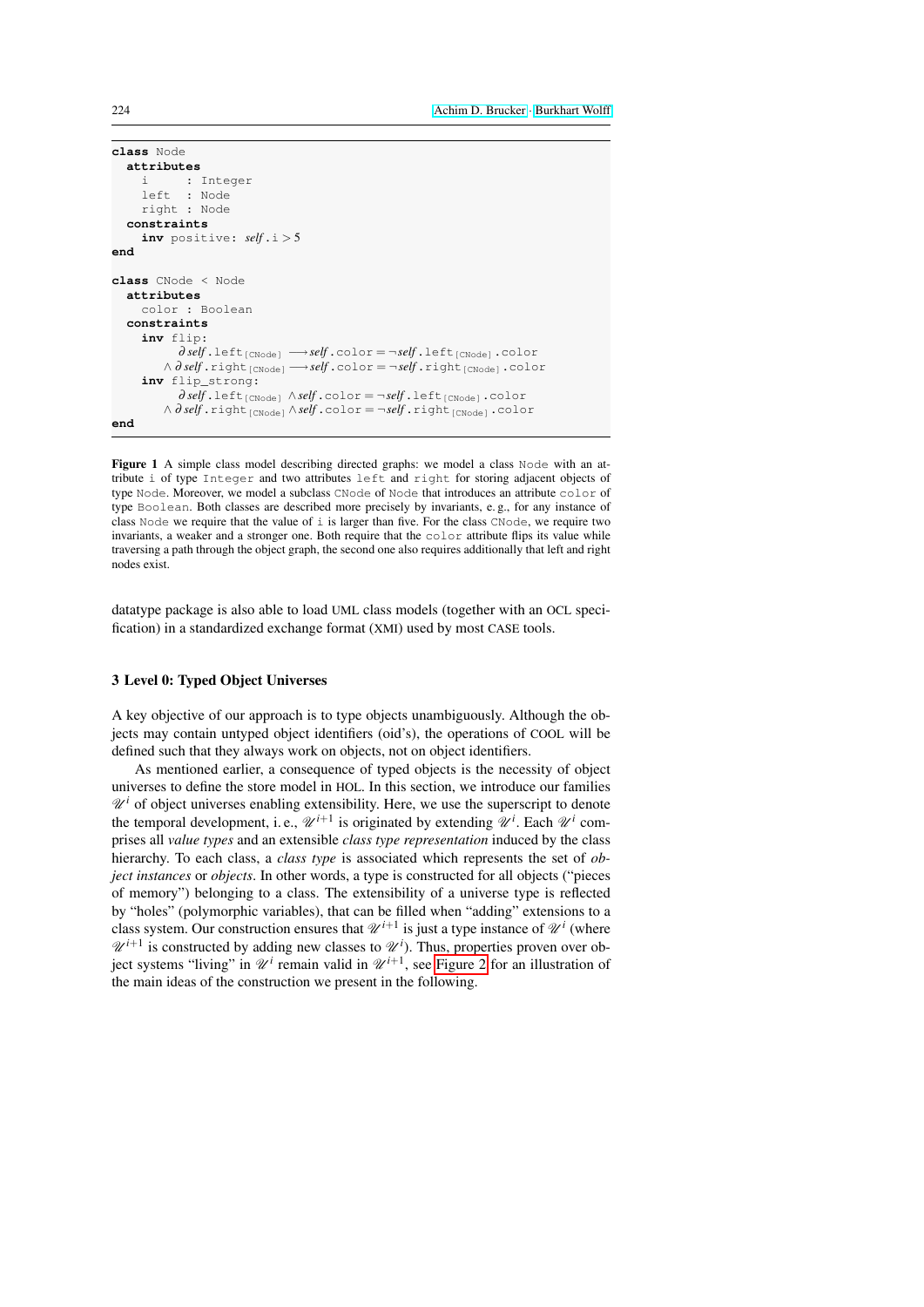

(a) A single class A represented by the type sum  $A \times \alpha_\perp^A + \beta^{\text{Object}}$ . The type variable  $\alpha_\perp^A$  allows for introducing subclasses of *A* and the type variable  $\beta^{\text{Object}}$  allows for introducing new top-level classes.



(b) Extending the previous class model simultaneously with two direct subclasses of *A* is represented by instantiating the type variable  $\alpha^A$  of  $\mathcal{U}^1_{(\alpha^A, \beta^{\text{Object}})}.$ 

<span id="page-6-0"></span>Figure 2 Assume we have a model consisting only of one class A which "lives" in the universe  $\mathcal{U}_{(\alpha^A,\beta^{\text{Object}})}^1$  that we want to extend simultaneously with two new subclasses, namely B and C. As both new classes are derived from class A, we construct a local type polynomial  $B \times \alpha_\perp^B + C \times \alpha_\perp^C + \beta^A$ . This type polynomial is used for instantiating type variable  $\alpha^A$ . This process results in the universe  $\mathcal{U}_{(\alpha^B,\alpha^C,\beta^A,\beta^{\text{Object}})}^2$  for the final class hierarchy. In particular, the universe  $\mathcal{U}_{(\alpha^B,\alpha^C,\beta^A,\beta^{\text{Object}})}^2$  is a type instance of  $\mathcal{U}^1_{(\alpha^A,\beta^{\text{Object}})}$ . Thus, properties that have been proven over the initial universe  $\mathcal{U}^1_{(\alpha^A, \beta^{\text{Object}})}$  are still valid over the extended universe  $\mathcal{U}^2_{(\alpha^B, \alpha^C, \beta^A, \beta^{\text{Object}})}$ .

#### 3.1 A Typed Object Store

In the following we define several type sets which all are subsets of the types of the HOL type system. These sets, although denoted in usual set-notation, are a metatheoretic construct, i. e., they cannot be formalized in HOL.

First, we introduce types for attributes. Since we aim towards a conservative formalization of our object store, we cannot model the set *T* of COOL types directly we have to support for mutually recursive data structures. Thus, we introduce a special type oid for object-identifiers, i. e., we assume that each object (instance of a class) can be uniquely identified by its identifier (which is of type oid) and we formally define the set  $\mathfrak A$  of attribute types and the set  $\mathfrak C$  of class types. Conceptually, the union of these two type sets provides a first representation of the set *T* of COOL types. Formally, we define for the class attributes the set of attribute types as follows:

**Definition 1** (Attribute Types) The set of *attribute types* 24 is defined inductively as follows:

- 1. {Boolean, Integer, Real, String, oid} ⊂ 2, and
- 2.  ${a \text{Set}, a \text{Sequence}, a \text{Bag}} \subset \mathfrak{A}$  for all  $a \in \mathfrak{A}$ .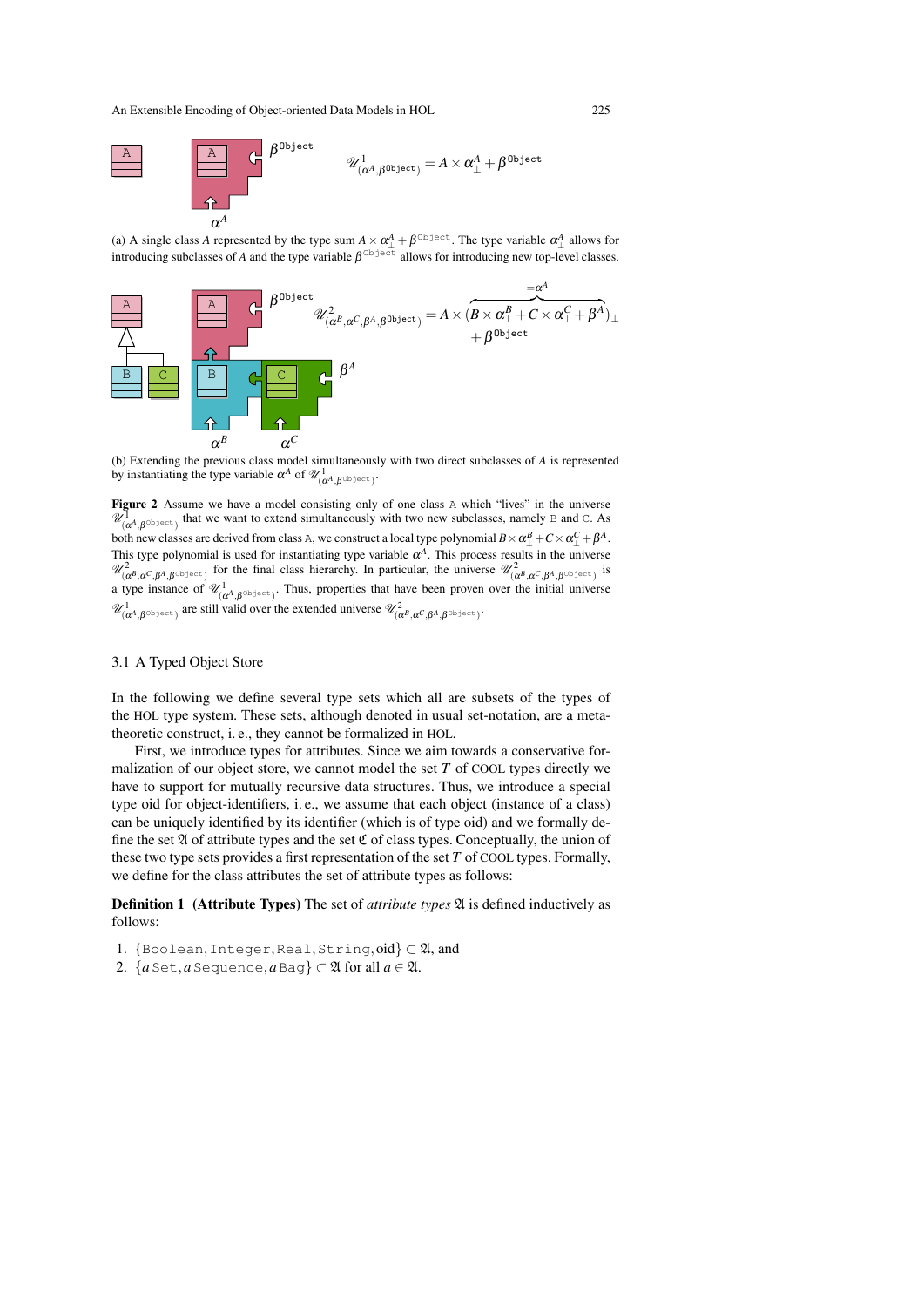Attributes with non-value types, e. g., the attribute left of class Node, are encoded using the type oid. Of course, this representation c[annot guar](#page-13-0)antee the type-safety for attributes with non-value types. Therefore, these object identifiers (i. e., references) will be resolved by accessor functions, on level 1 (see Section 4 for details) of our encoding, like  $A$ . left<sup>(1)</sup> (the superscript denotes that this is an attribute accessor on level 1) for a given state; an access failure will be reported by  $\bot$ .

The main idea of the following encoding of class types is as follows: we represent a class by a tuple, which is built by pairing the attribute types of the class. Moreover, we extend this type by an abstract datatype for each class. This abstract datatype, the *tag type*, ensures that there is a bijection between the class types and their representation as tuple.

**Definition 2** (Tag Types) For each class *C* a *tag type*  $C_t \in \mathcal{I}$  is associated. The set  $\mathcal{I}$ is called the set of tag types.

Tag types are one of the reasons why we can build a strongly typed universe (with respect to the object-oriented type system), e. g., for class Node we introduce an abstract datatype  $Node_t$  with the only element  $Node_{key}$ . Further, for each class we introduce a base class type:

**Definition 3** (Base Class Types) The set of *base class types*  $\mathcal{B}$  is defined as follows:

- 1. classes without attributes are represented by  $(t \times \text{unit}) \in \mathfrak{B}$ , where  $t \in \mathfrak{T}$  and unit is the standard HOL type denoting the empty product.
- 2. if  $t \in \mathfrak{T}$  is a tag type and  $a_i \in \mathfrak{A}$  for  $i \in \{0, ..., n\}$  then  $(t \times a_0 \times \cdots \times a_n) \in \mathfrak{B}$ .

Thus, the base type of an object of class Node is  $Node_t \times Integer \times oid \times oid$  and of class CNode is  $CNode_t \times Boolean$ . Conceptually, the *base class type* represents the mapping of COOL class names *C* (represented by the tag type) to the attributes *A* (directly represented by their types).

Without loss of generality, we assume in our object model a common supertype of all objects. For example, for Java this is Object, while for OCL, this is OclAny.

**Definition 4** (Object) Let Object<sub>t</sub>  $\in \mathcal{I}$  be the tag of the common supertype Object and oid the type of the object identifiers. We define  $\alpha$  Object :=  $((Object<sub>t</sub> \times oid) \times$  $\alpha_{\!\bot}$  ).

Object generator functions can be defined such that freshly generated object[-iden](#page-20-0)tifiers [to](#page-20-0) an object are also stored in the object itself; thus, the construction of reference types and of referential equality is fairly easy (see the discussion on state invariants in Section 6.4). Now we have all the foundations for defining the type of our family of universes formally:

**Definition 5** (Universe Types) The set of all universe types  $\mathfrak{U}$  is inductively defined by:

- 1.  $\mathcal{U}_{\alpha}^0 \in \mathfrak{U}$  is the initial universe type with one type variable (hole)  $\alpha$ .
- 2. if  $\mathcal{U}_{(\alpha_0,\ldots,\alpha_n,\beta_1,\ldots,\beta_m)} \in \mathfrak{U}, n, m \in \mathbb{N}, i \in \{0,\ldots,n\}$  and  $c \in \mathfrak{B}$  then

$$
\mathscr{U}_{(\alpha_0,\ldots,\alpha_n,\beta_1,\ldots,\beta_m)}\Big[\alpha_i\, :=\, \big((c\times(\alpha_{n+1})_\perp)+\beta_{m+1}\big)\Big]\in\mathfrak{U}
$$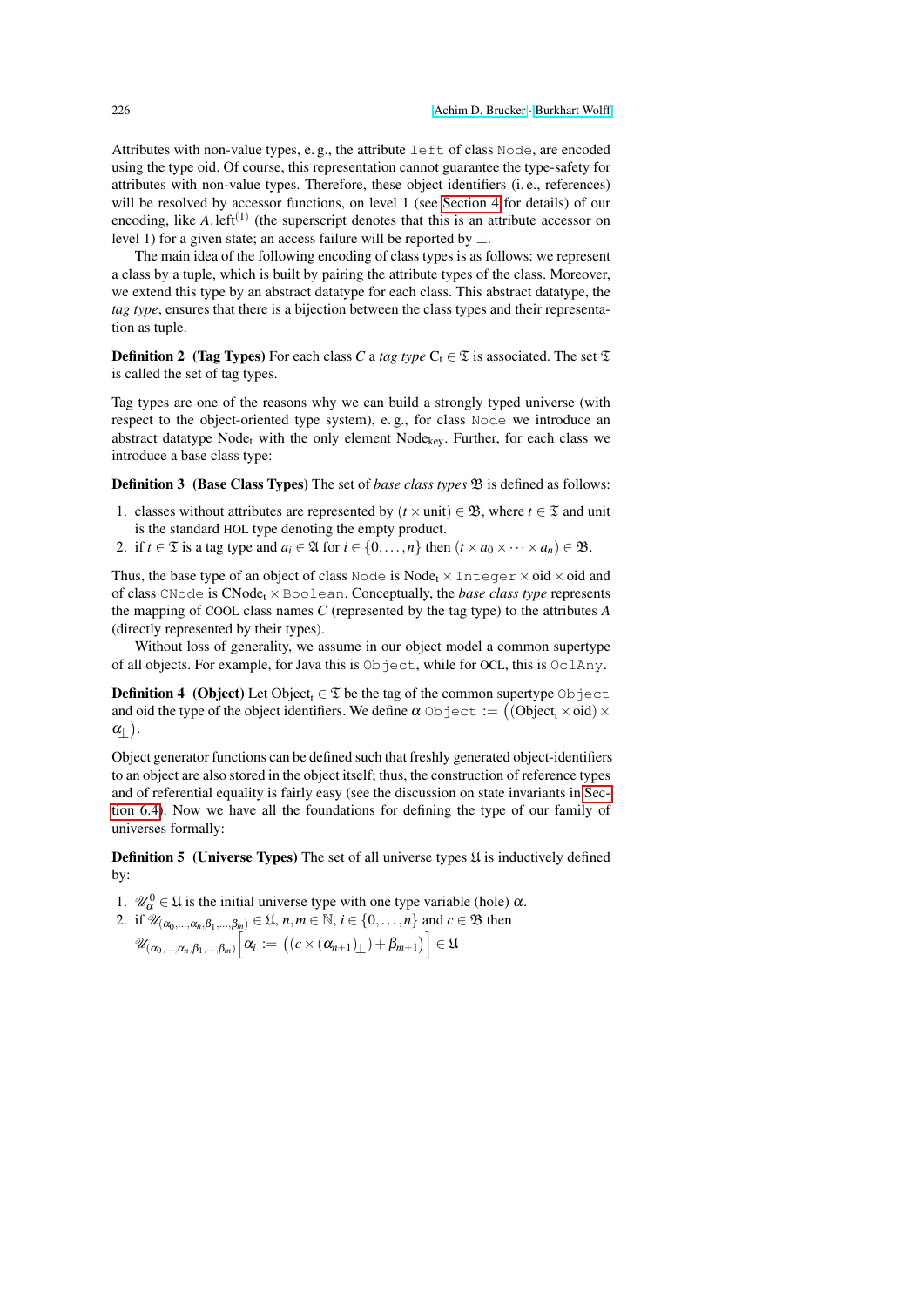This definition covers the introduction of "direct object extensions" by instantiating  $\alpha$ -variables.

3. if  $\mathcal{U}_{(\alpha_0,\ldots,\alpha_n,\beta_1,\ldots,\beta_m)} \in \mathfrak{U}, n,m \in \mathbb{N}, i \in \{0,\ldots,m\}, \text{and } c \in \mathfrak{B} \text{ then}$  $\mathscr{U}_{(\alpha_0,...,\alpha_n,\beta_1,...,\beta_m)} \Big[ \beta_i \, := \, \big( (c \times (\alpha_{n+1})_\bot) + \beta_{m+1} \big) \Big] \in \mathfrak{U}$ This definition covers the introduction of "alternative object extensions" by instantiating  $\beta$ -variables.

The initial universe  $\mathcal{U}_{\alpha}^{0}$  represents mainly the common supertype (i.e., Object, OclAny) of all classes, i.e., a simple definition would be  $\mathscr{U}^0_\alpha = \alpha$  Object. However, we will need the ability to store *Values* = Real + Integer + Boolean + String. Therefore, we define the initial universe type by  $\mathcal{U}_{\alpha}^0 = \alpha$  Object + *Values*. Extending the initial universe  $\mathcal{U}_{\alpha}^{0}$  with the classes Node and CNode leads to the following universe type:

$$
\mathscr{U}^1_{(\alpha_C, \beta_C, \beta_N)} = \left( (\text{Node}_t \times \text{Integer} \times \text{oid} \times \text{oid}) \times (\alpha_C)_{\perp} + \beta_C \right)_{\perp} + \beta_N \right) \text{Object} + Values. \tag{5}
$$

We use the idea of a universe representation without values for a class with all its extensions (subtypes). We construct for each class a type that describes a class and all its subtypes. They can be seen as "paths" in the tree-like structure of universe types, collecting all attributes in Cartesian products and pruning the type sums and  $\beta$ -alternatives.

**Definition 6** (Class Type) The set of *class types*  $\mathfrak{C}$  is defined as follows: Let  $\mathcal{U}$  be the universe covering, among others, class  $C_n$ , and let  $C_0, \ldots, C_{n-1}$  be the supertypes of  $C_n$ , i.e,  $C_i$  is inherited from  $C_{i-1}$ . The class type of  $C$  is defined as:

- 1.  $C_i \in \mathfrak{B}, i \in \{0, ..., n\}$  then  $\mathscr{C}^0_\alpha = \left( C_0 \times \left( C_1 \times \left( C_2 \times \cdots \times \left( C_n \times \alpha_\perp \right)_{\perp} \right)_{\perp} \right)_{\perp} \right)$  $\setminus$ ⊥  $\setminus$ ⊥ ∈ C,
- 2.  $\mathfrak{U}_{\mathfrak{C}} \supset \mathfrak{C}$ , where  $\mathfrak{U}_{\mathfrak{C}}$  is the set of universe types with  $\mathscr{C}_{\alpha}^0 := \mathscr{U}_{\alpha}^0$ .

Thus in our example we represent the class type of class Node by the HOL type

$$
(\alpha_C, \beta_C) \text{Node} = \left( (\text{Node}_t \times \text{Integer} \times \text{oid} \times \text{oid}) \times ((\text{CNode}_t \times \text{Boolean}) \times (\alpha_C)_{\perp} + \beta_C)_{\perp} \right) \text{Object.}
$$
\n(6)

Here,  $\alpha_C$  allows for extension with new classes by inheriting from CNode while  $\beta_C$ allows for direct inheritance from Node.

The outermost  $\Box$  reflect the fact that class objects may also be undefined, in particular after projecting them from some term in the universe or failing type casts. Thus, also the arguments of constructors may be undefined.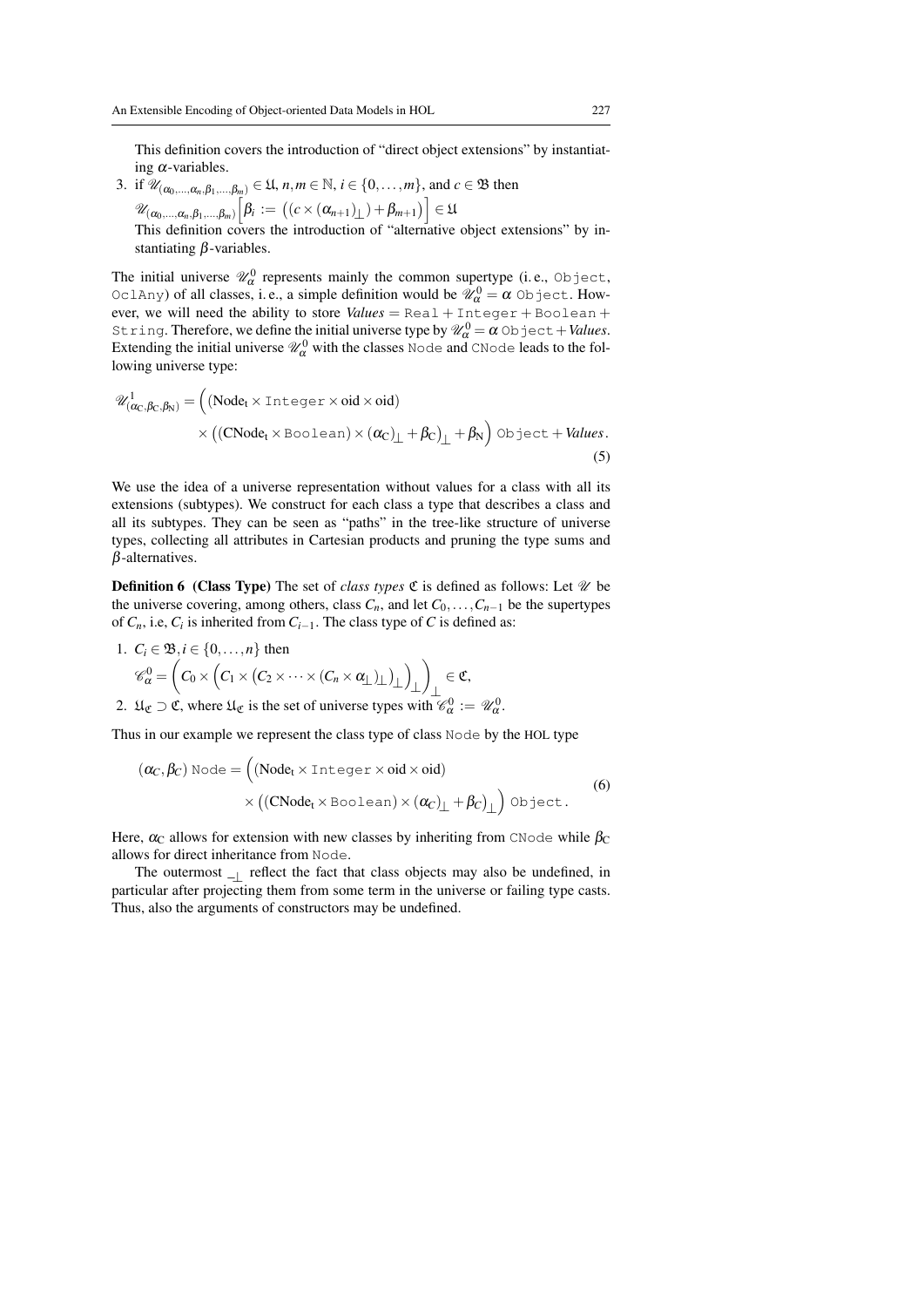# 3.2 Elementary Object Construction

For each class, we provide injections and projections into an object universe. In the case of the class Object these definitions are quite easy, e. g., using the constructors Inl and Inr for type sums we can easily insert an Object object into the initial universe via:

$$
mk_{Object}^{(0)} \text{ obj} = \text{Inl } obj \qquad \text{with type } \alpha \text{ Object} \Rightarrow \mathcal{U}_{\alpha}^{0} \tag{7}
$$

where *obj* is a variable denoting the current object. Recall that we denote the level on which a constant (e.g., injection, projection, attribute accessor) is defined by a superscript (in parenthesis) and the class for which the constant is defined by a subscript.

The inverse function for projecting an Object object out of a universe can be defined as follows:

$$
\text{get}_{\text{Object}}^{(0)} u = \begin{cases} k & \text{if } u = \text{Inl}k \\ \varepsilon k. \text{true} & \text{if } u = \text{Inr}k \end{cases} \qquad \text{with type } \mathscr{U}_{\alpha}^{0} \Rightarrow \alpha \text{ Object.} \tag{8}
$$

where  $\epsilon x$ .  $Px$  is the Hilbert-operator that chooses an arbitrary *x* satisfying *P*.

In the general case, the definitions of the injections and projections are a little bit more complex, but follow the same schema: for the injections we have to find the "right" position in the type sum and insert the given object into that position. Further, we define in a similar way projectors for all class attributes. For example, we define the projector for accessing the left attribute of the class Node:

$$
obj. \, left^{(0)} \equiv (fst \circ \text{snd} \circ \text{snd} \circ \text{fst}) \, \text{ 'base } \, obj^{\text{T}}
$$
\n
$$
(9)
$$

with type  $(\alpha_1, \beta)$  Node  $\Rightarrow$  oid<sub>⊥</sub> and where base is a variant of snd over lifted tuples:

base
$$
x \equiv \begin{cases} b & \text{if } x = (a, b) \text{,} \\ \perp & \text{otherwise.} \end{cases}
$$
 (10)

For attri[butes with](#page-13-0) non-value types we return an *oid*. As we return *oid* for all class types, the underlying representation map is not injective and therefore not type-safe. In contrast, in Section 4, we show how these projectors can be used to define a typesafe variant of projectors.

Similarly, we can define injections, or setters, for each attribute. For example, for setting the attribute left to a specific value *lft* we define:

*obj*.set(0) left *lft* ≡ let *oid* = OidOf *obj i* = *obj*.i (0) *right* = *obj*.right(0) *ext* = *obj*. ext(0) in x ((Object<sup>t</sup> ,*oid*),x ((Node<sup>t</sup> ,*i*,*lft*,*right*), *ext*)y )y (11)

where OidOf  $\_\text{accesses}$  the object identifier,  $\_\text{i}^{(0)}$  and  $\_\text{r}$  right<sup>(0)</sup> are attribute accessors, and  $\pm$  ext<sup>(0)</sup> is an accessor for possible extension of the object, i. e., parts defined in subclasses, e. g., CNode.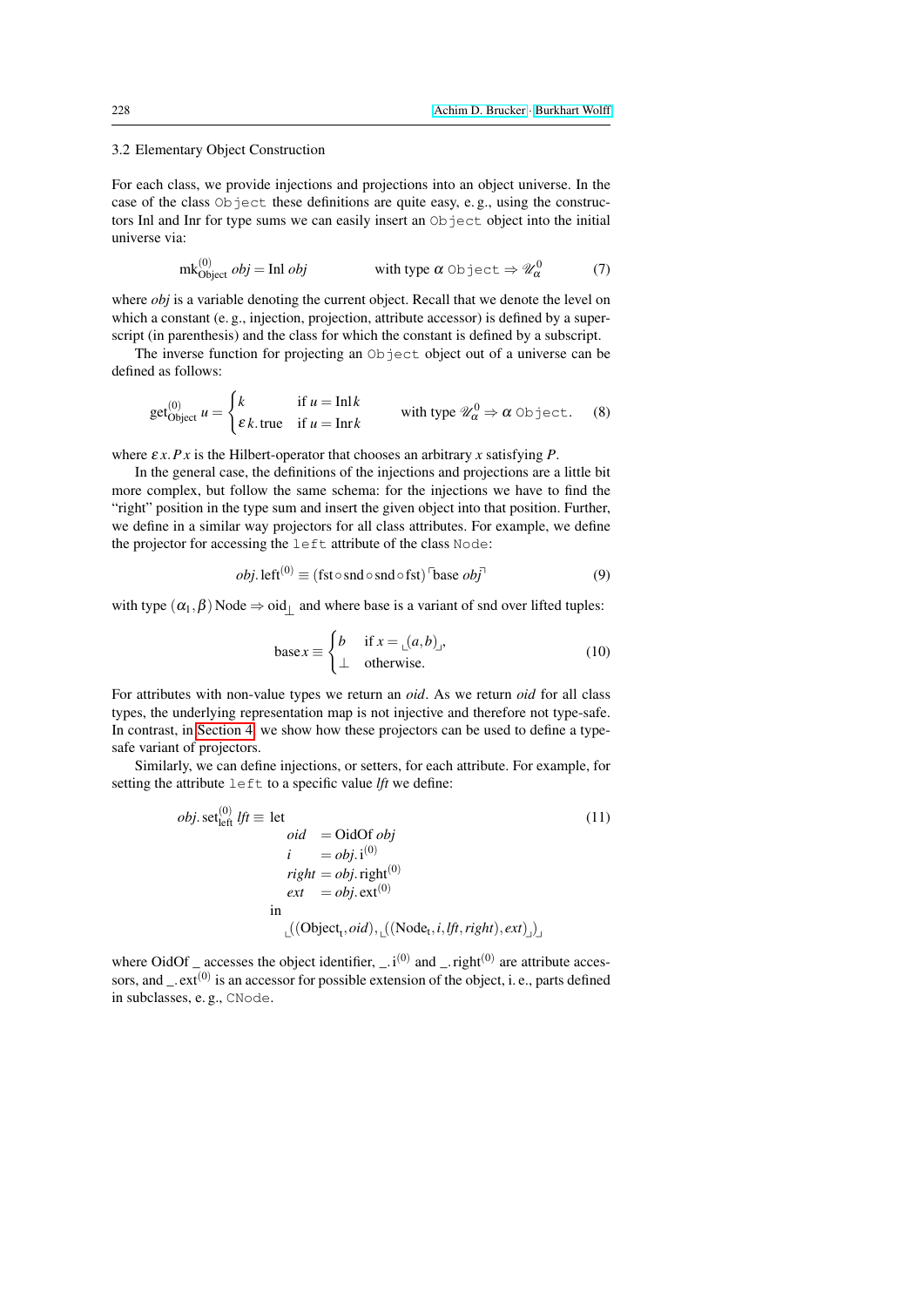In a next step, we define type test functions; for universe types we need to test if an element of the universe belongs to a specific type, i. e., we need to test which corresponding extensions are defined. For Object we define:

isUniv<sub>Object</sub><sup>(0)</sup> 
$$
u = \begin{cases} \text{true} & \text{if } u = \text{Inl } k \\ \text{false} & \text{if } u = \text{Inr } k \end{cases}
$$
 with type  $\mathcal{U}_{\alpha}^{0} \Rightarrow \text{bool.}$  (12)

For class types we define two type tests, an exact one that tests if an object is exactly of the given *dynamic type* and a more liberal one that tests if an object is of the given type or a subtype thereof. Testing the latter one, which is called *kind* in the OCL standard, is quite easy. We only have to test that the base type of the object is defined (using def \_), e.g., not equal to  $\perp$ :

isKind<sup>(0)</sup>  
object *obj* = def *obj* with type 
$$
\alpha
$$
 Object  $\Rightarrow$  bool. (13)

An object is exactly of a specific dynamic type, if it is of the given kind and the extension is undefined, e. g.:

isType<sub>Object</sub><sup>(0)</sup> 
$$
obj = \text{isKind}_{Object}^{(0)} obj \land \neg((\text{def} \circ \text{base}) obj)
$$
 with type  $\alpha$   $Obj \circ \text{et} \Rightarrow \text{bool}$ . (14)

The type tests for user defined classes are defined in a similar way by testing the corresponding extensions for definedness.

Finally, we define casts, i. e., ways to convert classes along their subtype hierarchy. Thus we define for each class a cast to its direct subtype and to its direct supertype. We need no conversion on the universe types where the subtype relations are handled by polymorphism. Therefore we can define the type casts as simple compositions of projections and injections, e. g.:

Node<sub>[Object]</sub><sup>(0)</sup> = get<sub>Object</sub><sup>(0)</sup> = 
$$
\text{get}_{Object}^{(0)} \circ \text{mk}_{Node}^{(0)}
$$
 with type  $(\alpha_1, \beta_1) \text{Node} \Rightarrow (\alpha_1, \beta_1) \text{Object}$ ,  
\nObject<sub>[Node]</sub><sup>(0)</sup> =  $\text{get}_{Node}^{(0)} \circ \text{mk}_{Object}^{(0)}$  with type  $(\alpha_1, \beta_1) \text{Object} \Rightarrow (\alpha_1, \beta_1) \text{Node}$ .

These type-ca[sts are ch](#page-11-0)anging the *static type* of an object, while the *dynamic type* remains unchanged. Figure 3 summarizes this construction for the three classes A, B, and C.

Note, for a universe construction without values, e.g.,  $\mathcal{U}_{\alpha}^{0} = \alpha$  Object, the universe type and the class type for the common supertype are the same. In that case there is a particularly strong relation between class types and universe types on the one hand and on the other there is a strong relation between the conversion functions and the injections and projections function. In more detail, one can understand the projections as a cast from the universe type to the given class type and the injections as the inverse cast operation.

Now, if we build a theorem over class invariants (based finally on these projections, injections, casts, characteristic sets, etc.), it will remain valid even if we extend the universe via  $\alpha$  and  $\beta$  instantiations. Therefore, we have solved the problem of structured extensibility for object-oriented languages.

This construction establishes a subtype relation via inheritance. Therefore, a set of Nodes (wi[t](#page-29-7)h type  $((\alpha_1,\beta)$  Node) [Se](#page-29-6)t) can also contain objects of type CN0de. For resolving operation overriding, i. e., late-binding, the packages generates operation tables for user-defined operations; see [12, 10] for details.

(16)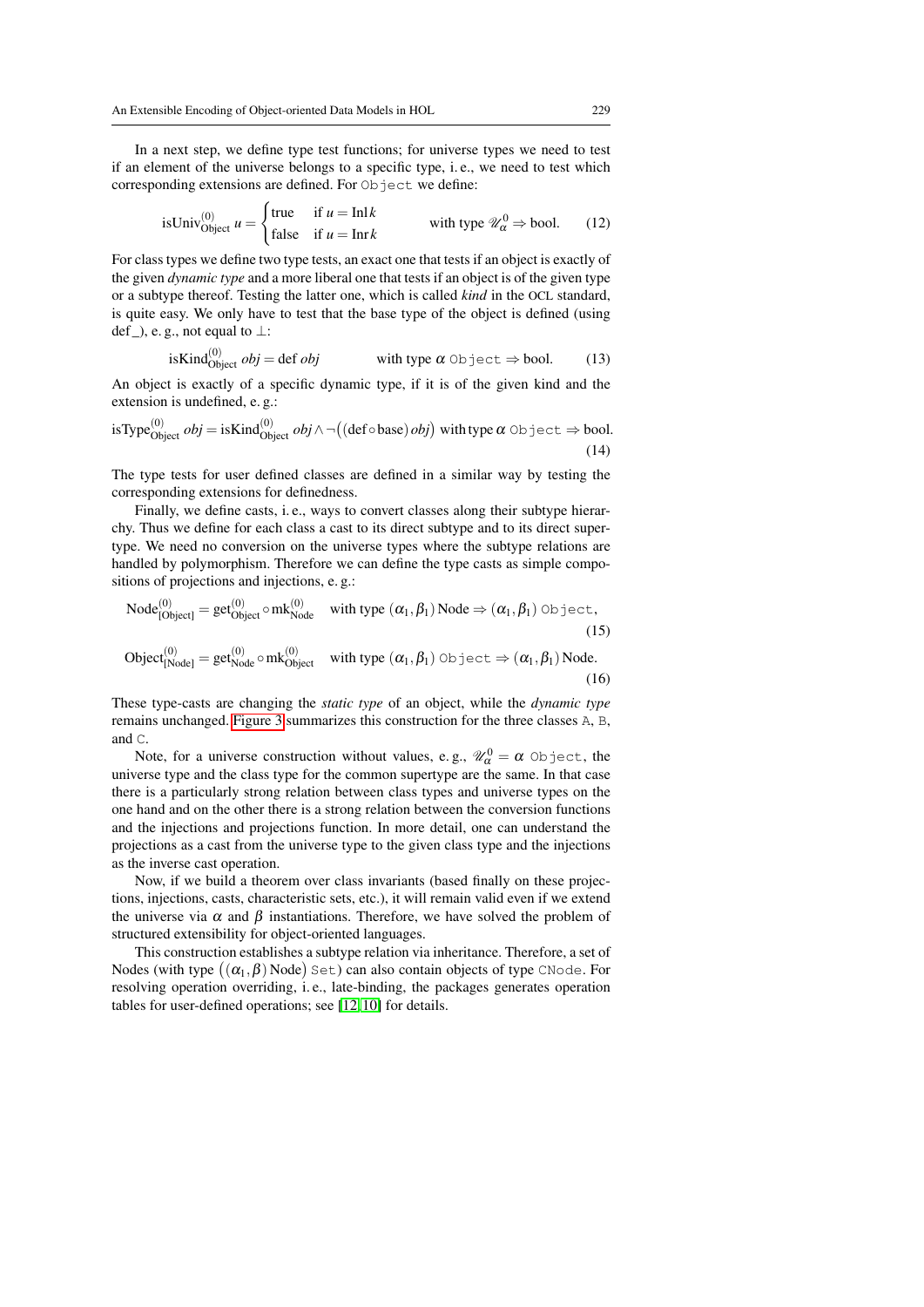<span id="page-11-0"></span>Figure 3 The type casts, e.g.,  $B_{[C]}$  allow the conversion of a type to its direct successor or predecessor in the type hierarchy. The injections, e. g., mk<sub>B</sub> convert a class type to the universe type and the projections, e.g., get<sub>B</sub>, convert a universe type to a concrete class type. For a universe without values, the class type and the universe type of the top most class are identical. Here, the package Universe represents the universe, i. e., the top level class (Object) and the primitive types (Values).



### 3.3 Properties of Elementary Objects

Based on the presented definitions, our object-oriented datatype pac[ka](#page-28-3)ge proves that our encoding of object structures is a faithful representation of object-orientation (e. g., in the sense of languages like Java or Smalltalk or the UML standard [2]). These theorems are proven for each model, e. g., during loading of a specific class model. This is similar to other datatype packages in interactive theorem provers. Further, these theorems are also a prerequisite for su[ccessful re](#page-11-0)asoning over object structures.

In the following, we assume an arbitrary model with the classes  $A$ ,  $B$  and  $C$  where B is a subclass of A and C is a subclass of B (recall Figure 3). We start by proving this subtype relation for both our class type and universe type representation:

is
$$
\frac{\text{isUniv}_{\text{A}}^{(0)}}{\text{isUniv}_{\text{B}}^{(0)}\text{univ}}\tag{17a}
$$

$$
\frac{\text{isType}_{\text{B}}^{(0)}\text{obj}}{\text{isKind}_{\text{A}}^{(0)}\text{obj}}
$$
\n
$$
(17b)
$$

We also show that we can switch between the universe representations and object representation without losing information, in fact, both type systems are isomorphic:

isUniv<sub>A</sub><sup>(0)</sup> *univ*  

$$
\overline{mk_A^{(0)}(get_A^{(0)}univ)} = \overline{univ}
$$
(18a)

$$
\frac{\text{isType}_{\text{A}}^{(0)}\text{obj}}{\text{get}_{\text{A}}^{(0)}(\text{mk}_{\text{A}}^{(0)}\text{obj}) = obj} \tag{18b}
$$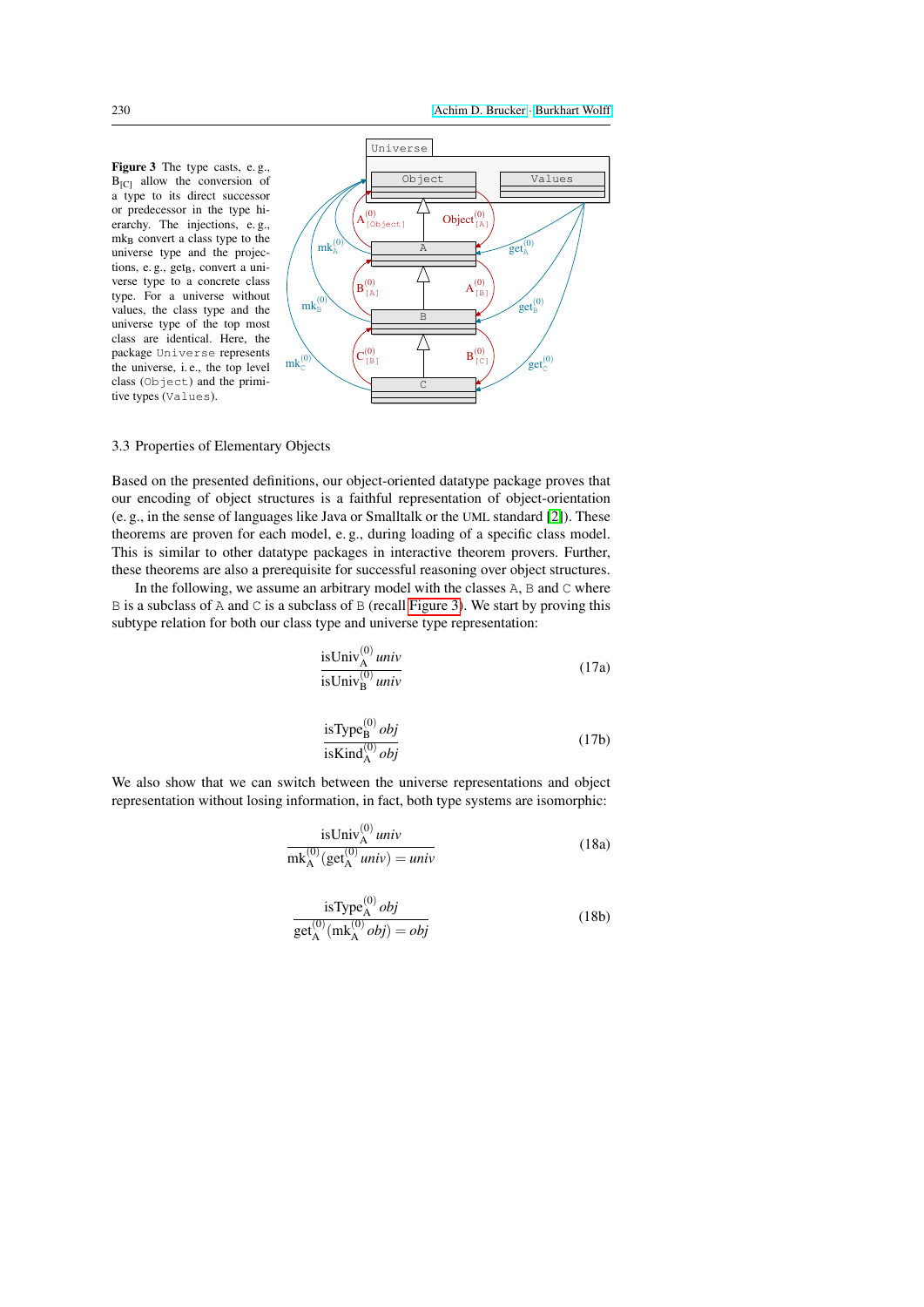isType(0) B *obj* isUniv(0) A (mk(0) A *obj*) (19a)

is
$$
\frac{\text{is $\text{Univ}_{\text{A}}^{(0)} \text{univ}}{\text{is $\text{Type}_{\text{A}}^{(0)} (\text{get}_{\text{A}}^{(0)} \text{univ})}$  (19b)$
$$

Moreover, we can "re-cast" an object safely, i. e., up and down casts are idempotent. However, casting an object deeper in the subclass hierarchy than its dynamic type results in undefinedness:

$$
\frac{\text{isType}_{\text{A}}^{(0)} \text{obj}}{\text{obj}_{\text{[B]}}^{(0)} = \bot} \tag{20a}
$$

isType<sub>B</sub><sup>(0)</sup> *obj*  
\n
$$
\overline{((obj_{[A]}^{(0)})_{[B]}^{(0)})} = obj
$$
\n(20b)

and also, the cast operations are strict and transitive, e. g.:

$$
\frac{1}{\perp_{\text{[A]}}(21a)} \tag{21a}
$$

isType<sub>C</sub><sup>(0)</sup> *obj*  
\n(
$$
obj_{[B]}^{(0)}\rangle_{[A]}^{(0)} = obj_{[A]}^{(0)}
$$
 (21b)

Further, for all class types *c*, both isType $_c^{(0)}\bot =$  false and is $\text{Kind}_c^{(0)}\bot =$  false are valid.

Summarizing, these derived rules show that our encoding of inheritance establishes a subtype relation. Moreover, the (informal) relations between classes one would expect from languages like UML, Java, or Spec#, also hold in our encoding.

Our datatype package also derives similar properties for the injections and projections into attributes automatically. For example, assume the class A has two attributes a and b then we derive among others:

$$
\frac{obj \neq \bot}{(obj. set_a^{(0)} x). a^{(0)} = x}
$$
 (22a)

$$
\overline{(obj. set_a^{(0)} x). b^{(0)} = obj. b^{(0)}}
$$
 (22b)

$$
\overline{(obj. set_a^{(0)} x). set_a^{(0)} y = obj. set_a^{(0)} y}
$$
 (23)

$$
(obj. set_a^{(0)} x). set_b^{(0)} y = (obj. set_b^{(0)} y). set_a^{(0)} x
$$
 (24)

As we use a shallow embedding of object-oriented data structures into HOL, these properties cannot be proven as meta-theoretic properties of our encoding. Instead, our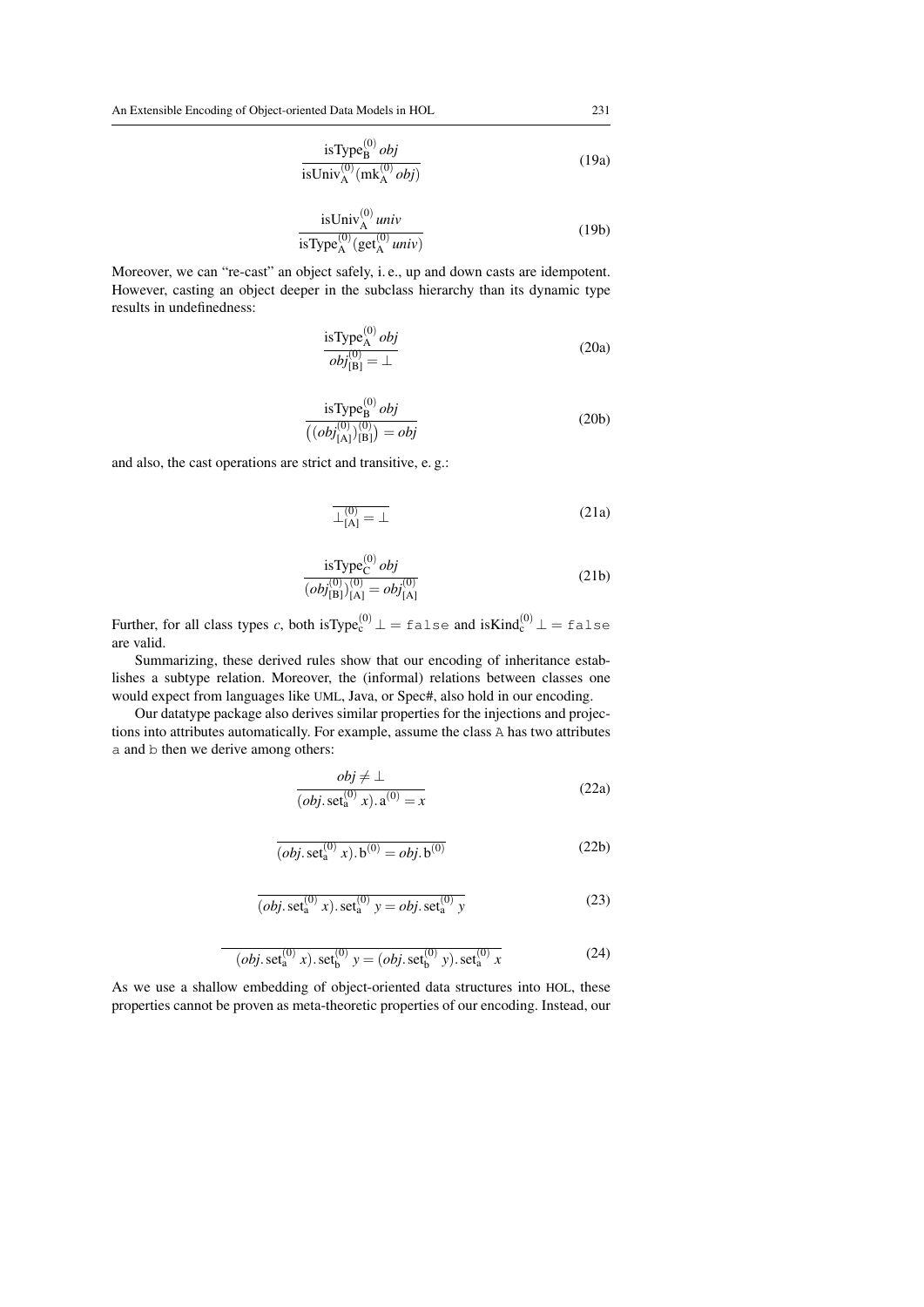<span id="page-13-0"></span>datatype package proves these properties, fully automatically, during the import of an object-oriented data model.

### 4 Level 1: A First Type-safe Embedding of COOL

In this section, we present a type-safe embedding of the accessors of COOL. As a prerequisite, we define the *store* as a partial map based on the concept of object universes:

$$
\alpha \operatorname{St} := \operatorname{oid} \rightharpoonup \mathscr{U}_{\alpha} \,. \tag{25}
$$

Since all operations over our object store will be parametrized by  $\alpha$  St, we introduced the following type synonym:

$$
V_{\alpha}(\tau) := \alpha \, \text{St} \Rightarrow \tau. \tag{26}
$$

Thus we can define type-safe accessor functions: object identifiers (references) are completely encapsulated, i. e., on level 1 no object identifiers are visible. For example, the function for accessing the left attribute of an object of class Node in a system state σ works by taking the object, projecting the oid for the left attribute, de-reference it in the state  $\sigma$  (which gives a value in the current universe), and project from this the class object of type Node. Formally, this is expressed as follows:

$$
obj. \text{left}^{(1)} \equiv \lambda \sigma. \begin{cases} \text{get}_{\text{Node}}^{(0)} u & \text{if } \sigma(obj. \text{left}^{(0)}) = \mu_{\perp}, \\ \perp & \text{otherwise.} \end{cases} \tag{27}
$$

For set- or sequence valued accessors, we have to provide definitions that de-reference each element of, e. g., a set of object identifiers and build a set of typed objects.

The type of the object-language accessor .left returning an object of type Node, which is in fact a function of type Node  $\rightarrow$  Node, is now represented by our construction as follows:

$$
\_left(\text{left}^{(1)}::V_{(\alpha_C,\beta_C)}((\alpha_C,\beta_C) \text{Node}) \Rightarrow V_{(\alpha_C,\beta_C)}((\alpha_C,\beta_C) \text{Node}).\right)
$$
 (28)

Thus, the representation map is injective on types; subtyping is represented by type instantiation on the HOL-level. However, due to our universe construction, the theory on accessors, casts, etc. is also extensible.

All other operations like casting, type- or kind-check are lifted as follows:

$$
obj_{[A]}^{(1)} \equiv \lambda \sigma. (obj \sigma)_{[A]}^{(0)}
$$
 (29)

isType<sub>A</sub><sup>(1)</sup> 
$$
obj \equiv \lambda \sigma
$$
. isType<sub>A</sub><sup>(0)</sup>  $(obj \sigma)$  (30)

is
$$
isKind_A^{(1)} obj \equiv \lambda \sigma. is $Kind_A^{(0)} (obj \sigma)$  (31)
$$

$$
\partial \text{ obj} \equiv \lambda \sigma. \text{ def}(\text{obj } \sigma) \tag{32}
$$

Their types are analogously lifted as in the accessor as discussed above.

In the following, we show how the other operations of COOL can be represented by HOL operators (for simplicity, we will use overloading of operator symbols). Constant symbols in COOL like  $0,1,2,...$ , true, false,  $\{\}$  will be represented by constant functions that just drop the state:  $\lambda \sigma.0$ , $\lambda \sigma.1$ , $\lambda \sigma.2$ ,...,  $\lambda \sigma.$  true, $\lambda \sigma.$  false,  $\lambda \sigma.$  {}.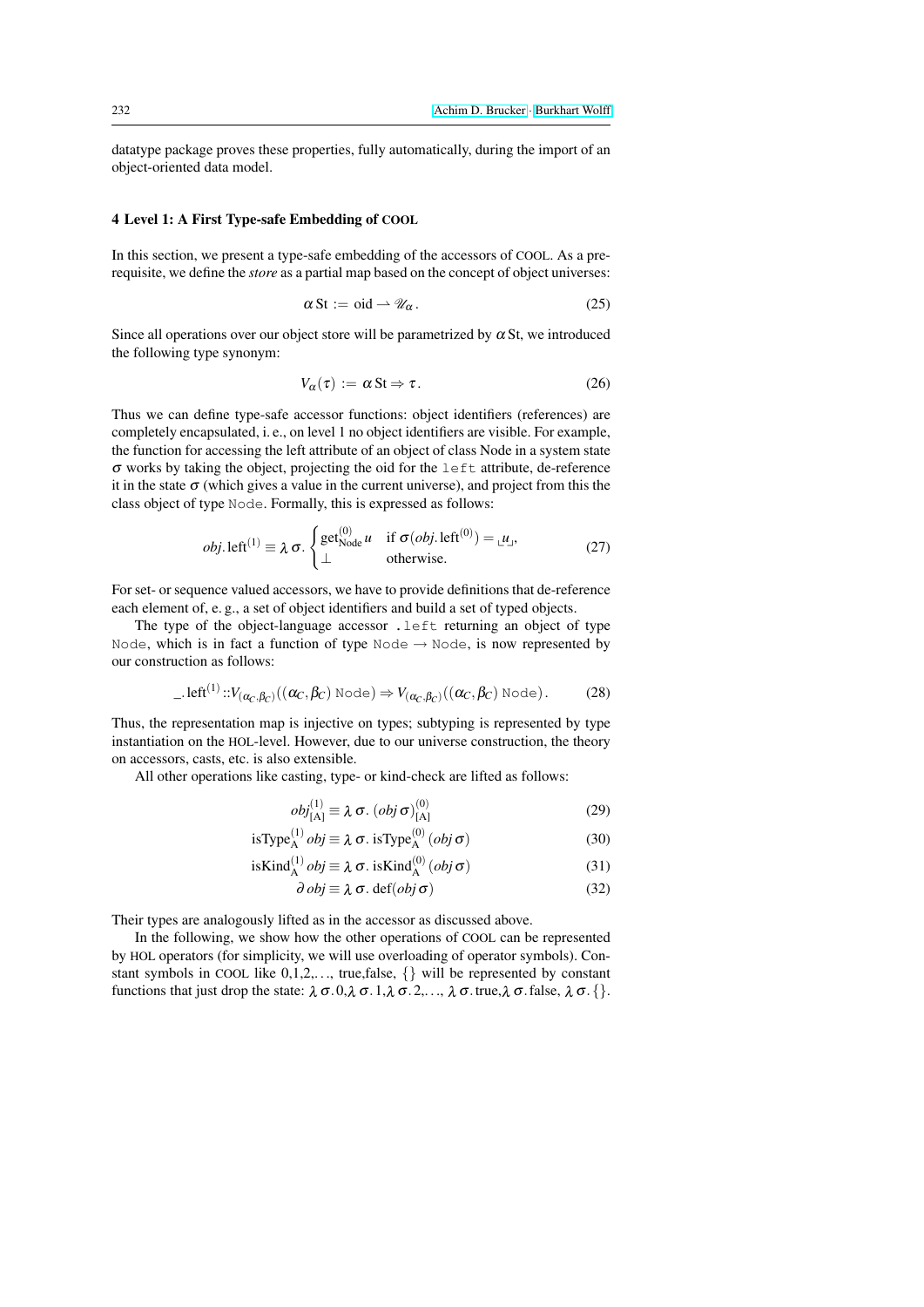All operators of the COOL language are just "lifted" from their HOL counterparts by passing the implicit state argument, for example, the case of the binary operators is covered by:

$$
X op Y = \lambda \sigma. (X \sigma) op (Y \sigma)
$$
\n(33)

where *op* stands for  $=$  \_, \_ $\wedge$  \_, \_ $\rightarrow$  \_, \_+ \_, \_\* \_,  $\in$  \_, \_∪\_, ...

If a path expression is used as an expression, i. e., as argument of a COOL operator as in  $self \cdot i^{(1)} > 5$ , for example, it is implicitly dropped:  $(\lambda \sigma \cdot \sqrt{[self \cdot i^{(1)})} \sigma^T) > 5$ . This is motivated by turning COOL in a conventional HOL-language without exceptional elements (similar to Spec# or JML); these elements were strictly propagated within path expressions, can be tested via ∂ *obj*, and will be interpreted by arbitrary, underspecified values when passed as arguments to operators.

The lifted operations, for example  $\_\wedge$ , have the type  $V_\alpha(\text{bool}) \Rightarrow V_\alpha(\text{bool}) \Rightarrow$ *V*<sub>α</sub>(bool) if the corresponding operator  $\_\wedge$  of the meta-language HOL has the type bool ⇒ bool ⇒ bool. This exemplifies again the injectivity of the representation map on associated types.

The judgment  $\sigma \models E$  is simply a shortcut for  $E \sigma$ . As a consequence of these definitions,  $\sigma \models E \land E'$  is just equivalent to  $\sigma \models E \land \sigma \models E'$  (recall that we use overloading).

[An a](#page-29-8)lternative semantic choice for th[e se](#page-29-6)mantics of COOL consists in strict extensions of the operators and a three-valued logic; a further subdivision here is a strict logic (cf. [14]) or a Strong Kleene Logic (cf. [12]). Such an alternative allows for a uniform handling of exceptions (like illegal memory access or "1 div 0") as occurs in programming languages like Java. The key difference to the semantics of COOL as presented above is the definition for the operator family:

$$
X \, op \, Y = \lambda \, \sigma. \begin{cases} \left[ X \, \sigma^{\top} op \, \Gamma Y \, \sigma \right] & \text{if } \det(X) \wedge \det(Y), \\ \perp & \text{otherwise} \end{cases} \tag{34}
$$

where the case of monadic operators and constants is handled analogously. Another difference is the injection of paths into expressions, which is just the identity in this variant. However we will not further discuss this alternative here since it is clearly too far away from the mainstream in object-oriented program verification.

Finally, the properties of the previous section can be rephrased for level 1. The "lifted versions" of these rules will have to take the store  $\sigma$  into account. This results in two different patterns shown as follows:

$$
\begin{aligned}\n\sigma &= \text{isType}_{\text{A}}^{(1)} \text{obj} \\
\sigma &= \text{isKind}_{\text{A}}^{(1)} \text{obj}\n\end{aligned} \tag{35a}
$$

$$
\begin{aligned}\n\sigma &= \text{isType}_{\text{C}}^{(1)} \text{obj} \\
\overline{\left(\text{obj}_{\text{[B]}}^{(0)}\right)_{\text{[A]}}^{(1)}} \sigma &= \text{obj}_{\text{[A]}}^{(1)} \sigma\n\end{aligned} \tag{35b}
$$

# <span id="page-14-0"></span>5 Level 2: Co-inductive Properties in Object Structures

A main contribution of our work is the encoding of co-inductive properties over object structures, including the support for class invariants.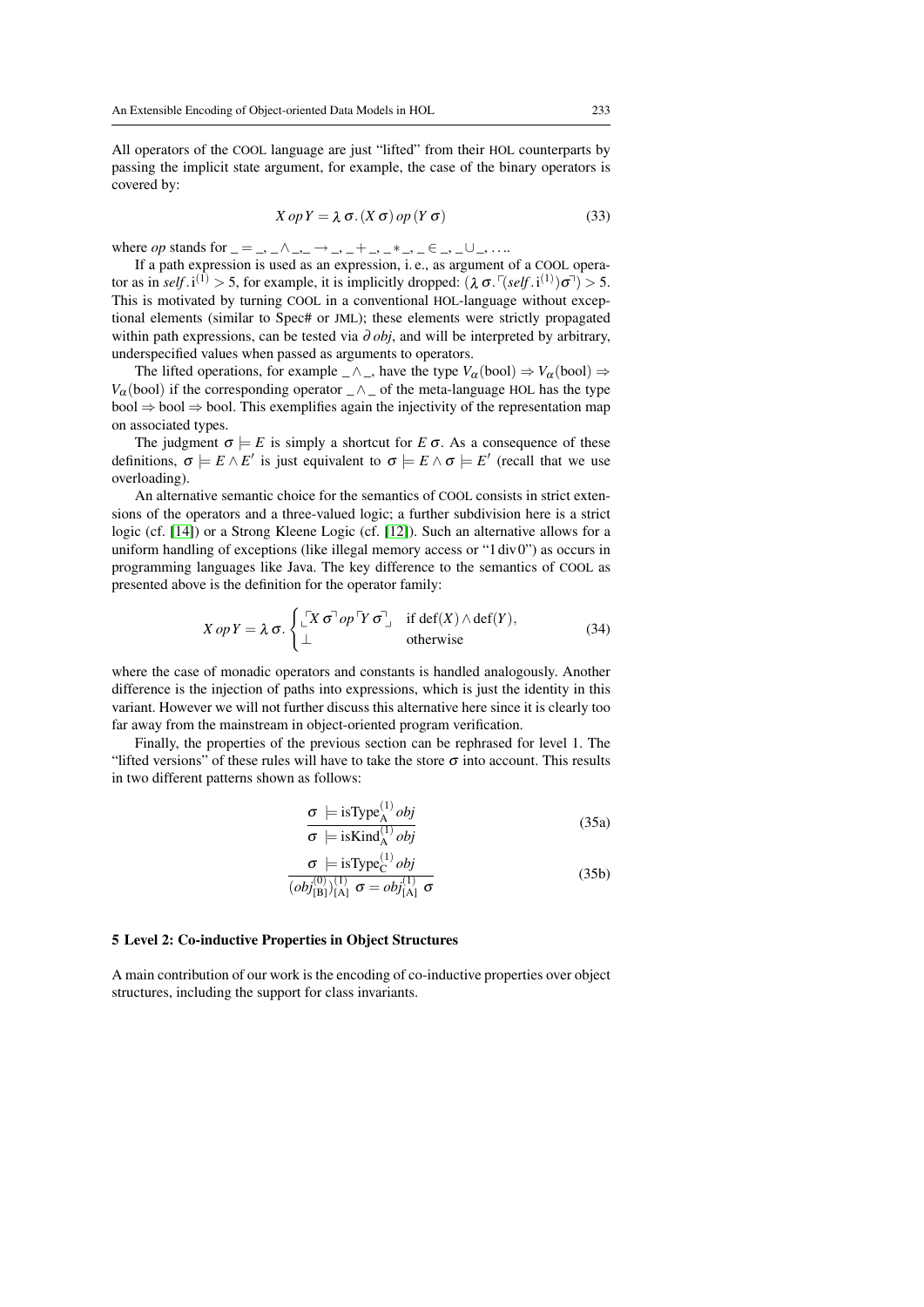Recall our running example, i.e., Figure 1, where the class Node describes a potentially infinite cyclic object structure. Later, we will give semantics to the two invariants positive and flip. Since they represent recursive predicates, they must be defined conservatively via greatest fixed-points. The Isabelle library also offers a theory for the greatest fixed-point operator gfp::(α set ⇒ α set) ⇒ α set. For technical reasons, we must talk over *characteristic sets*, e. g., Node\_positive\_Set, instead of invariants, e. g., Node\_positive, although both are closely connected:

Node-positive(*self*) 
$$
\equiv
$$
 *self*  $\in$  Node-positive\_set  
 $\equiv$  *self*  $\in$  ( $\lambda \sigma$ . *gfp*(Node-positive\_F  $\sigma$ ))

We pick the example definition Node\_positive\_F as core-prerequisite for the invariant; recall that this invariant requires from the attribute i of class Node to have values greater than 5:

Node-positive\_F :: 
$$
\mathcal{U}^1_{(\alpha_C, \beta_C, \beta_N)}
$$
 St ⇒  $(\mathcal{U}^1_{(\alpha_C, \beta_C, \beta_N)}$  St ⇒  $(\alpha_C, \beta_C)$  Node set)  
\n⇒  $(\mathcal{U}^1_{(\alpha_C, \beta_C, \beta_N)}$  St ⇒  $(\alpha_C, \beta_C)$  Node set)  
\nNode-positive\_F ≡  $\lambda \sigma$ .  $\lambda X$ . {*self* |  $\sigma \models \partial \text{ self. i}^{(1)} \land \sigma \models \text{self. i}^{(1)} > 5$   
\n $\land \sigma \models \partial \text{ self. left}^{(1)} \rightarrow \sigma \models \text{isKind}^{(1)}_{\text{Node}} \text{ self. left}^{(1)}$   
\n $\land \sigma \models (self \text{. left}^{(1)}) \in X$   
\n $\land \sigma \models \partial \text{ self. right}^{(1)} \rightarrow \sigma \models \text{isKind}^{(1)}_{\text{Node}} \text{ self. right}^{(1)}$   
\n $\land \sigma \models (self \text{. right}^{(1)}) \in X$  } (36)

The first part of this (generated) definiti[on is a st](#page-5-1)raightforward translation of the formula in the **inv** part of the class declaration in Figure 1; the clauses  $\sigma \models \partial \text{ self. left}^{(1)} \rightarrow$  $\sigma \models \text{isKind}_{\text{Node}}^{(1)} \text{self}.\text{left}^{(1)} \land \sigma \models (\text{self}.\text{left}^{(1)}) \in X \text{ (and for } \_, \text{right}) \text{ are added}$ schematically as a result of the recursive type definitions.

For a given invariant from the input, our package generates definitions like the one shown above and derives the following *class invariant theorem* expressing the intuition of our invariant:

$$
\sigma \models \text{Node\_positive} \ \text{self} = \sigma \models \partial \ \text{self}.i^{(1)}
$$
\n
$$
\wedge \ \sigma \models \text{self}.i^{(1)} > 5
$$
\n
$$
\wedge \ \sigma \models \partial \ \text{self}. \ \text{left}^{(1)} \rightarrow \sigma \models \text{isKind}_{\text{Node}}^{(1)} \ \text{self}. \ \text{left}^{(1)}
$$
\n
$$
\wedge \ \sigma \models \text{Node\_positive} \ \text{self}. \ \text{left}^{(1)}
$$
\n
$$
\wedge \ \sigma \models \partial \ \text{self}. \ \text{right}^{(1)} \rightarrow \sigma \models \text{isKind}_{\text{Node}}^{(1)} \ \text{self}. \ \text{right}^{(1)}
$$
\n
$$
\wedge \ \sigma \models \text{Node\_positive} \ \text{self}. \ \text{right}^{(1)}
$$
\n(37)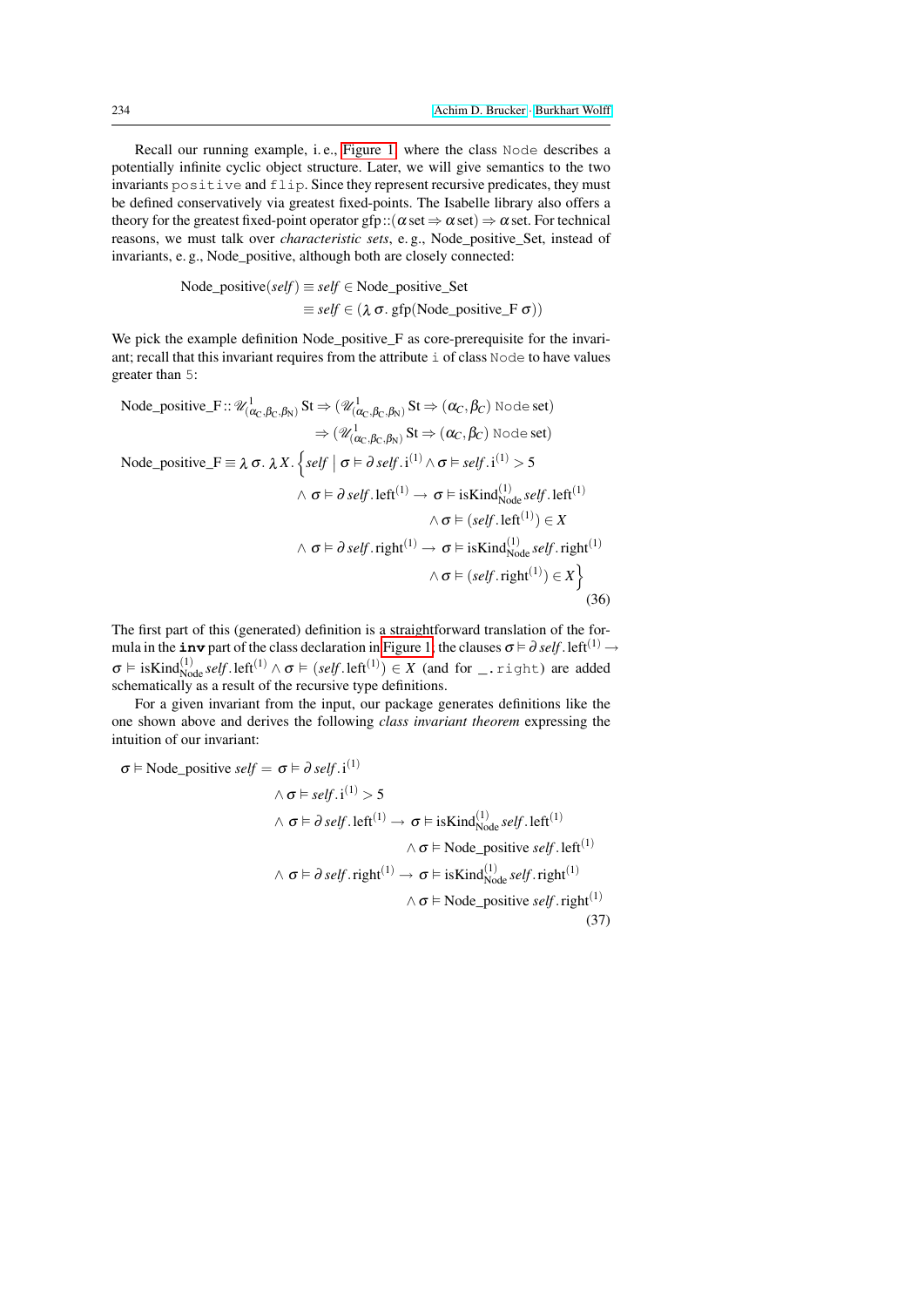or equivalently (by extensionality and by COOL notation (see Section 4)):

Node-positive *self* = 
$$
\partial
$$
 *self*.<sup>1</sup> (1) ∧ *self*.<sup>1</sup> (1) > 5  
\n∧  $\partial$  *self*.<sup>1</sup> (1) → *isKind*<sup>(1)</sup> ∧ *Node*.<sup>1</sup> (28)  
\n∧  $\partial$  *self*.<sup>1</sup> (38)  
\n∧  $\partial$  *self*.<sup>1</sup> (1) → *isKind*<sup>(1)</sup> ∧ *Node*.<sup>1</sup> (39)  
\n∧  $\partial$  *self*.<sup>1</sup> (39)  
\n∧ *Node* \_*positive*.<sup>1</sup> (30)

Since our package supports the use of kind and type tests inside invariants, one can establish useful constraints for verification. For the class Node, we can state the following invariant even on the level of the input:

| inv positive_type: $self.i > 5$ |                                                                                         |
|---------------------------------|-----------------------------------------------------------------------------------------|
|                                 | $\wedge \partial$ self. left $\longrightarrow$ isType $_{\text{Node}}^{(1)}$ self. left |
|                                 | $\wedge$ d self.right $\longrightarrow$ is Type $_{\text{Node}}^{(1)}$ self.right       |

This example is in fact a canonical alternative interpretation of the positive invariant: Node\_positive leads only to the requirement that sub-graphs have the Node-kind; the above declaration (which leads to structurally the same invariant theorem except that is Kind $_{\text{Node}}^{(1)}$  predicates were replaced by their is Type $_{\text{Node}}^{(1)}$  counterparts) strengthens this to the requirement that all reachable nodes have Node-type. We call the characteristic sets of these alternative invariants the *characteristic type set*, while the default is called the *characteristic kind set*.

For kind sets and type sets, the packages proves automatically by monotonicity of the approximation functions and their point-wise inclusion:

$$
\sigma \vDash Node\_positive\_Type\_Set \subseteq Node\_positive\_Set
$$
 (39)

This kind of theorem is another example for properties that remain valid if we add further classes in a class model.

Now we relate class invariants of subtypes to class invariants of supertypes. Here, we use cast functions described in the previous section; we write  $self_{[Node]}^{(1)}$  for the object *self* converted to the type Node of its superclass. The trick is done by defining a new approximation for an inherited class CNode on the basis of the approximation function of the superclass:

$$
\text{CVode\_flip\_F} ≡ λ σ. λ X.
$$
\n
$$
\left\{ \text{self} \mid (\text{self}_{[Node]}^{(1)} \in (\text{Node\_positive\_F σ } (λ x. x_{[Node]}^{(1)})' X)) \land (\text{CVode\_flip} \text{ self}) \right\}
$$
\n(40)

where  $\angle$   $\angle$  denotes the point-wise application.

Similar to the work of Berghofer and Wenzel [8] or Paulson [32] we can handle mutual-recursive datatype definitions by encoding them into a type sum. However, we already have a suitable type sum together with the needed injections and projections, namely our universe type with the make and get methods for each class. The only requirement is that a set of mutual recursive classes must be introduced "in parallel," i. e., as *one* extension of an existing universe.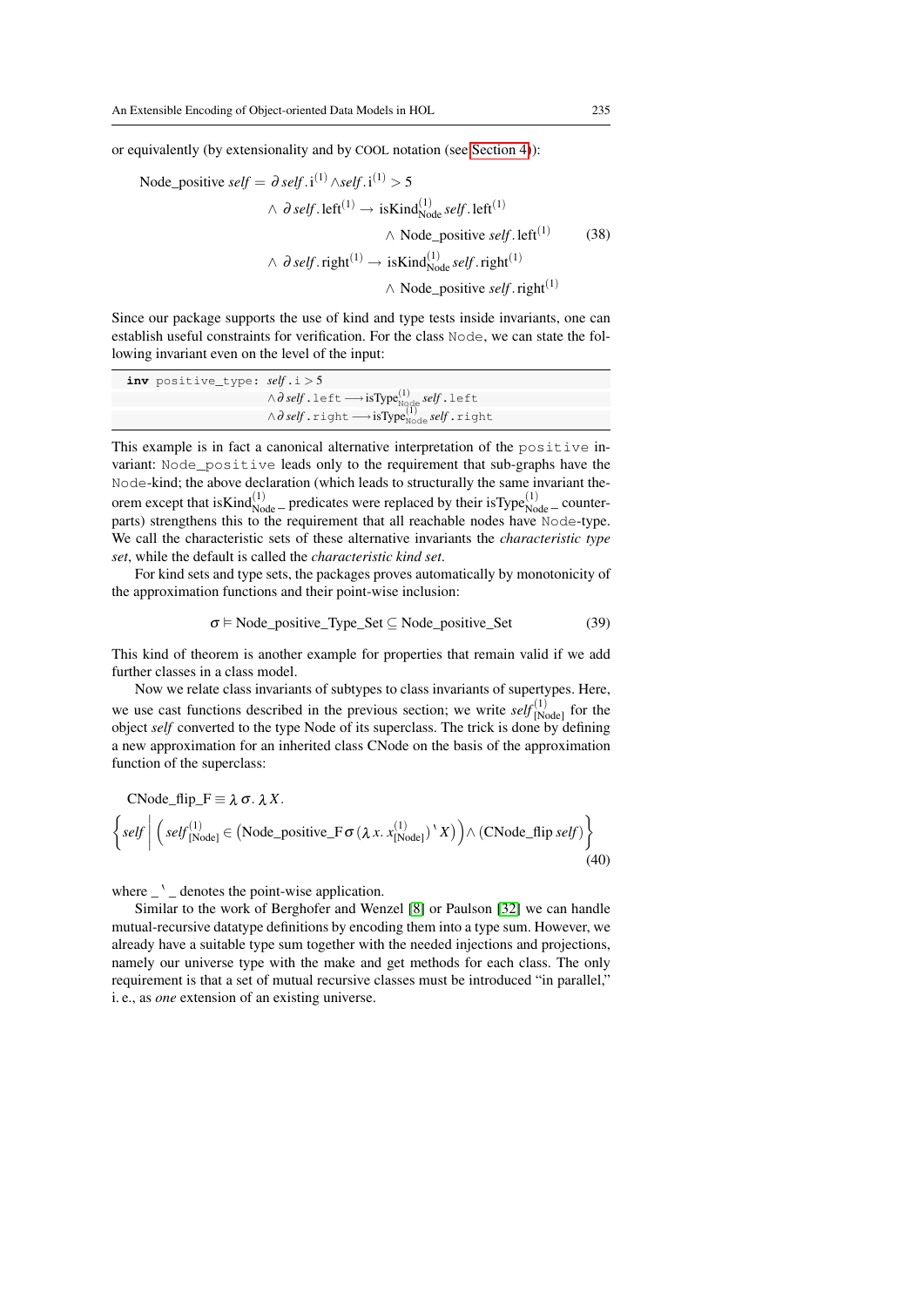These type sets have the usual properties that one associates with object-oriented type systems. Let  $\mathfrak{C}_N$  ( $\mathfrak{K}_N$ ) be the characteristic type set (characteristic kind set) of a class N and let  $\mathfrak{C}_C$  and  $\mathfrak{K}_C$  be the corresponding type sets of a direct subclass C of N, then our encoding process proves formally that the characteristic type set is a subset of the kind set, i. e.:

$$
\sigma \vDash \mathit{self} \in \mathfrak{C}_N \longrightarrow \sigma \vDash \mathit{self} \in \mathfrak{K}_N. \tag{41}
$$

Moreover, the kind set of the subclass is (after type cast) a subset of the type set (and thus also of the kind set) of the superclass:

$$
\sigma \vDash \mathit{self} \in \mathfrak{K}_C \longrightarrow \sigma \vDash \mathit{self}_{[N]}^{(1)} \in \mathfrak{C}_N. \tag{42}
$$

These proofs are co-inductions and involve a kind of bi-simulation of (potentially) infinite object structures. Further, these proofs depend on theorems that are already proven over the pre-defined types, e. g., Object. These proofs where done in the context of the initial universe  $\mathcal{U}^0$  and can be instantiated directly in the new universe without replaying the proof scripts; this is our main motivation for an *extensible* construction.

On the basis of these definitions, we can now give an alternative, stronger semantic interpretation of COOL. The key issue of this language interpretation is that the definedness of an accessor function implies that the resulting object is indeed *valid*, i. e., satisfies its class invariant. Thus, the static type of an object gets a meaning via the class invariants, not only structurally as in the previous interpretation. The accessors are defined like:

$$
self. \text{left}^{(2)} \equiv \lambda \sigma. \begin{cases} self. \text{left}^{(1)} & \text{if } \sigma \models self. \text{left}^{(1)} \in \mathfrak{K}_{Node} \\ \perp & \text{otherwise.} \end{cases} \tag{43}
$$

The key concepts of kind and type are interpreted as follows:

isType<sub>A</sub><sup>(2)</sup> 
$$
self \equiv \lambda \sigma \cdot \sigma \models self \in \mathfrak{C}_A
$$
 (44)

is
$$
isKind_A^{(2)}self \equiv \lambda \sigma. \sigma \vDash self \in \mathfrak{K}_A \tag{45}
$$

All other semantic definitions for COOL remain unchanged.

The additional property of this semantic interpretation of COOL just formalizes the intuition already stated above:

$$
\sigma \models \partial (self. \text{left}^{(2)})\n\sigma \models \text{isKind}^{(2)}_{\text{Node}} \text{self. left}^{(2)}
$$
\n(46)

<span id="page-17-0"></span>With these derived rules, defining *valid states* by requiring that set of objects in the store satisfies the invariant becomes superfluous.

# 6 A Modular Proof-methodology for Object-oriented Modeling

In the previous sections, we discussed a technique to build *extensible* object-oriented data models. Now we turn to the wider goal of a *modular* proof methodology for object-oriented systems and explore achievements and limits of our approach with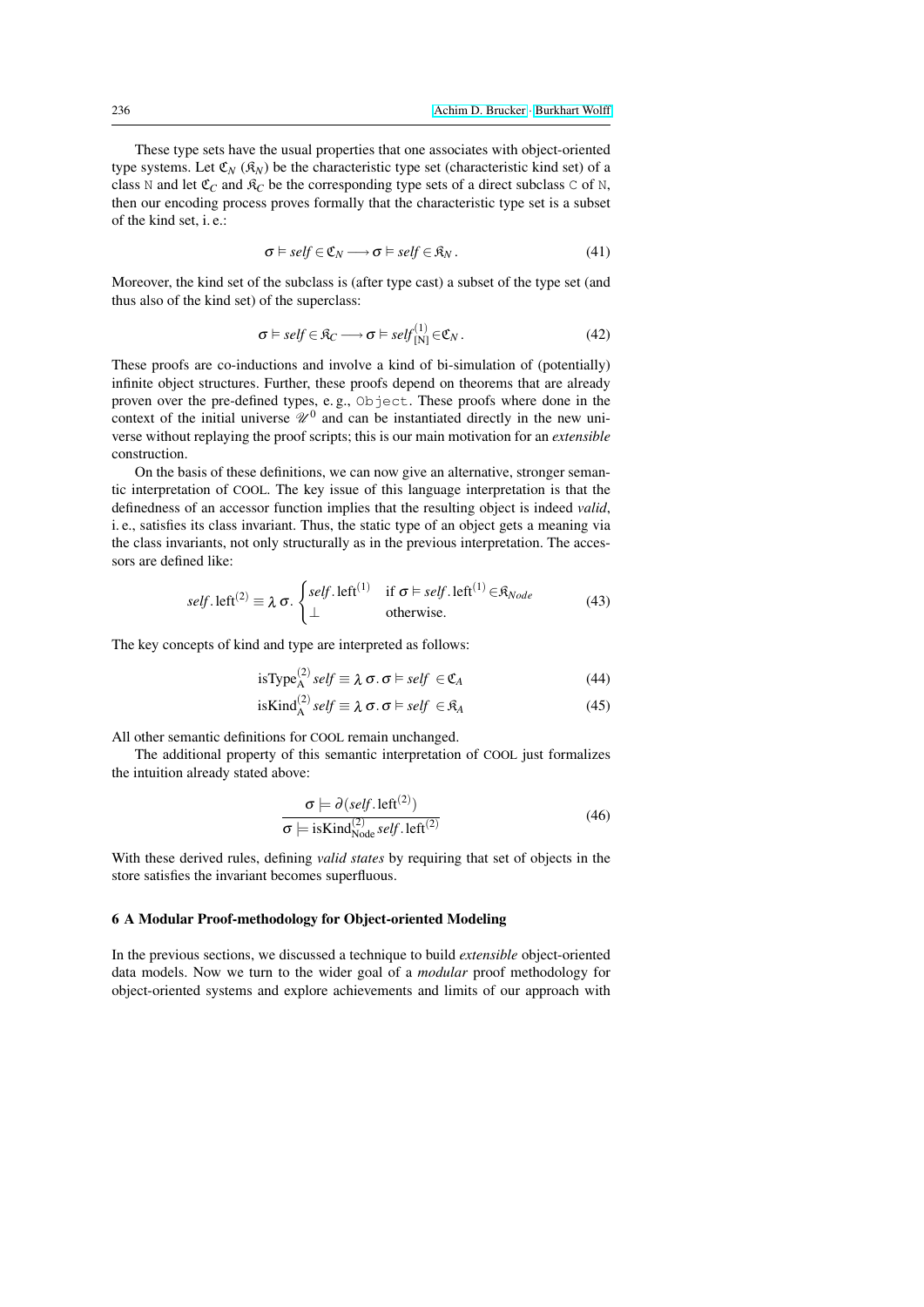respect to this goal. Two aspects of modular proofs over object-oriented models have to be distinguished:

- 1. the modular construction of theories over object-data models, and
- 2. a modular way to represent dynamic type information or storage assumptions underlying object-oriented programs.

With respect to the former, the question boils down to what degree extensions of class models and theories built over them can be merged. With respect to the latter, we will show how co-inductive properties over the store help to achieve this goal.

### 6.1 Non-overlapping Merges

The positive answer to the modularity question is that object-oriented data model theories can be merged provided [that the ex](#page-18-0)tensions to the underlying object-data models are non-overlapping. Two extensions are *non-overlapping*, if their set of classes has no common direct parent class (see Figure 4a). In these cases, there exists a most general type instance of the merge[d object uni](#page-18-0)verse  $\mathcal{U}^3$  (the type unifier of both extended universes  $\mathcal{U}^{2a}$  and  $\mathcal{U}^{2b}$ ); thus, all theorems built over the extended univers[es a](#page-29-6)re still valid over the merged universe (see Figure 4a). We claim that the non-overlapping case is the more important one; for example, all libraries of the HOL-OCL system [12] were linked to the examples in its substantial example suite this way. Without extensibility, the datatype package would have to require the recompilation of the libraries,

<span id="page-18-0"></span>

<span id="page-18-1"></span>Figure 4 Merg[ing Univers](#page-18-1)es: Figure 4a illustrate the non-overlapping extension of a class A with one direct subclass C and a new hierarchy consisting of the classes B and D which are rooted on the same level as A. In contrast, Figure 4b illustrates a conflicting merge. In this case, the class A is extended independently with the direct subclasses B and C which causes a conflict when merging these two extensions.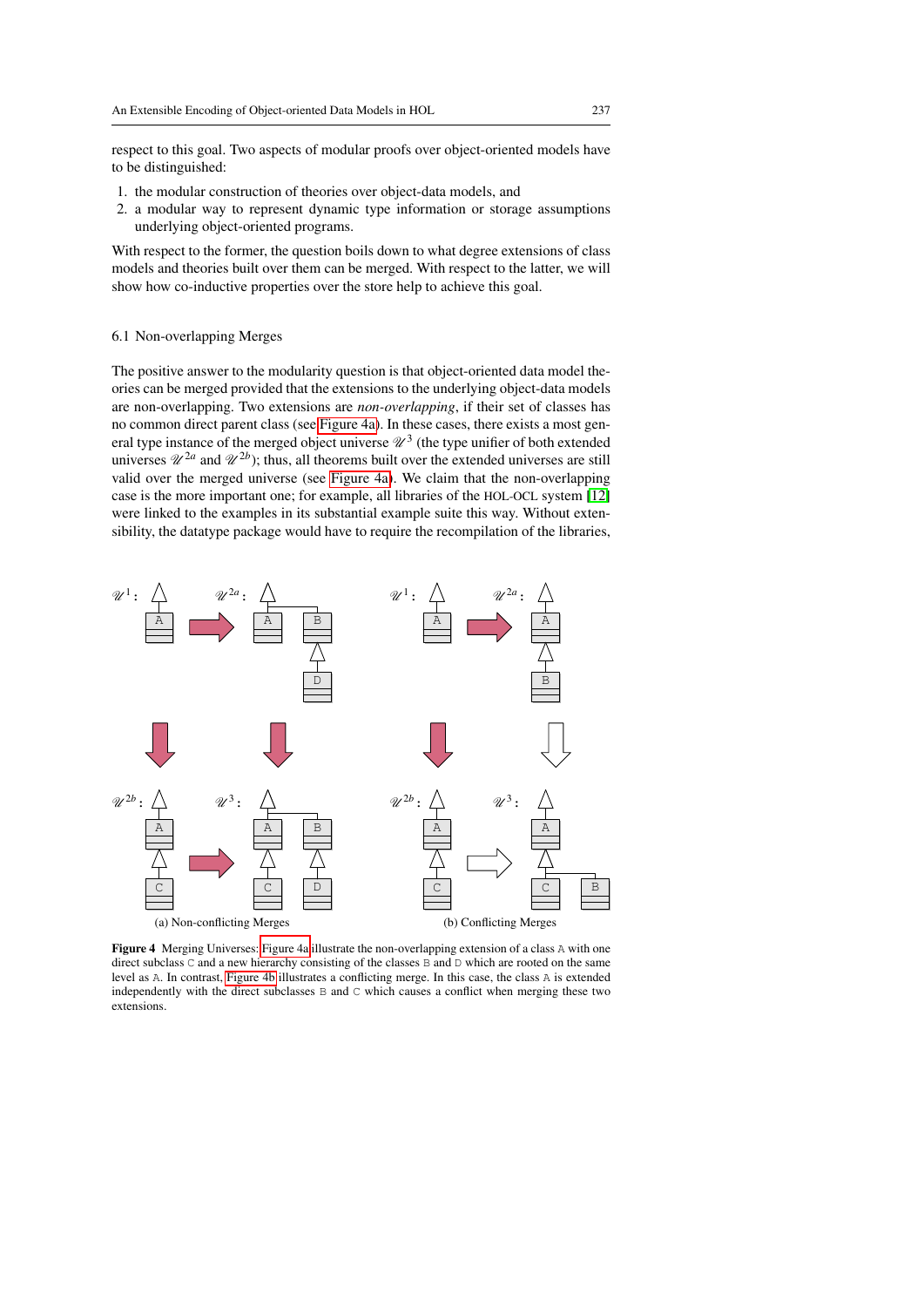which takes in the case of the HOL-OCL system about 20 minutes. In the following, we discuss two approaches for tackling this limitation of our framework.

## 6.2 Overlapping Merges

Unfortunately, there is an important case in object-oriented mode[ling that w](#page-18-1)ill be considered as an overlap in our package. Consider the case illustrated in Figure 4b. Here, the parent class A is in the class set of both extensions (*including* parent classes). The technical reason for the conflict is that the order of insertions of subclasses into a parent class is relevant since the type sum  $\alpha + \beta$  is not a commutative and associative type constructor.

In our encoding scheme of object-oriented data models, this scenario of extensions represents an overlap that the user is forced to resolve. One possibility is to arrange an order of the extensions by changing the import hierarchy of theories producing overlapping extensions. This worst case results in re-running the unmodified proof scripts of either B or C. Another option is to resolve the (potential) conflict in advance by introducing an empty class B' and let inherit B from there. A further option consists in adding a mechanism into our package allowing to specify for a child-class the position in the insertion-order.

# 6.3 Modularity in an Open World: Dynamic Typing

Our notion of extensible class models generalizes the distinction "open world assumption" vs. "closed world assumption" widely used in object-oriented modeling. Our universe construction is strictly "open world" by default; the case of a "closed world" results from instantiating all  $\alpha$ - and  $\beta$ -variables ("holes") in the universe by the unit type. Since such an instantiation can also be partial, there is a spectrum between both extremes. Furthermore, one can distinguish α*-finalizations*, i. e., instantiation of a αvariable in the universe by the unit type, and β*-finalizations*. The former closes a class hierarchy with respect to subtyping, the latter prevent that a parent class may have further direct children (which makes the automatic derivation of an exhaustion lemma for this parent class possible).

In this and the subsequent section, we consider an extension of path expressions in the COOL language by (side-effect free) methods. In usual object-oriented languages, methods can be overridden, method invocations like in object-oriented languages require a mechanism for the resolution of overridden methods such as *late binding* as used in Java. Late binding uses the dynamic type is  $Type_X^{(1)}$  *self* of *self*. The latebinding method invocation is notorious for its difficulties for modular proof. Consider the case of an operation:

```
method Node::m():Boolean
 pre: P
  post: Q
```
Assume that the implementation of m invokes itself recursively, e. g., by self.left.m(). Based on an open world assumption, the postcondition Q cannot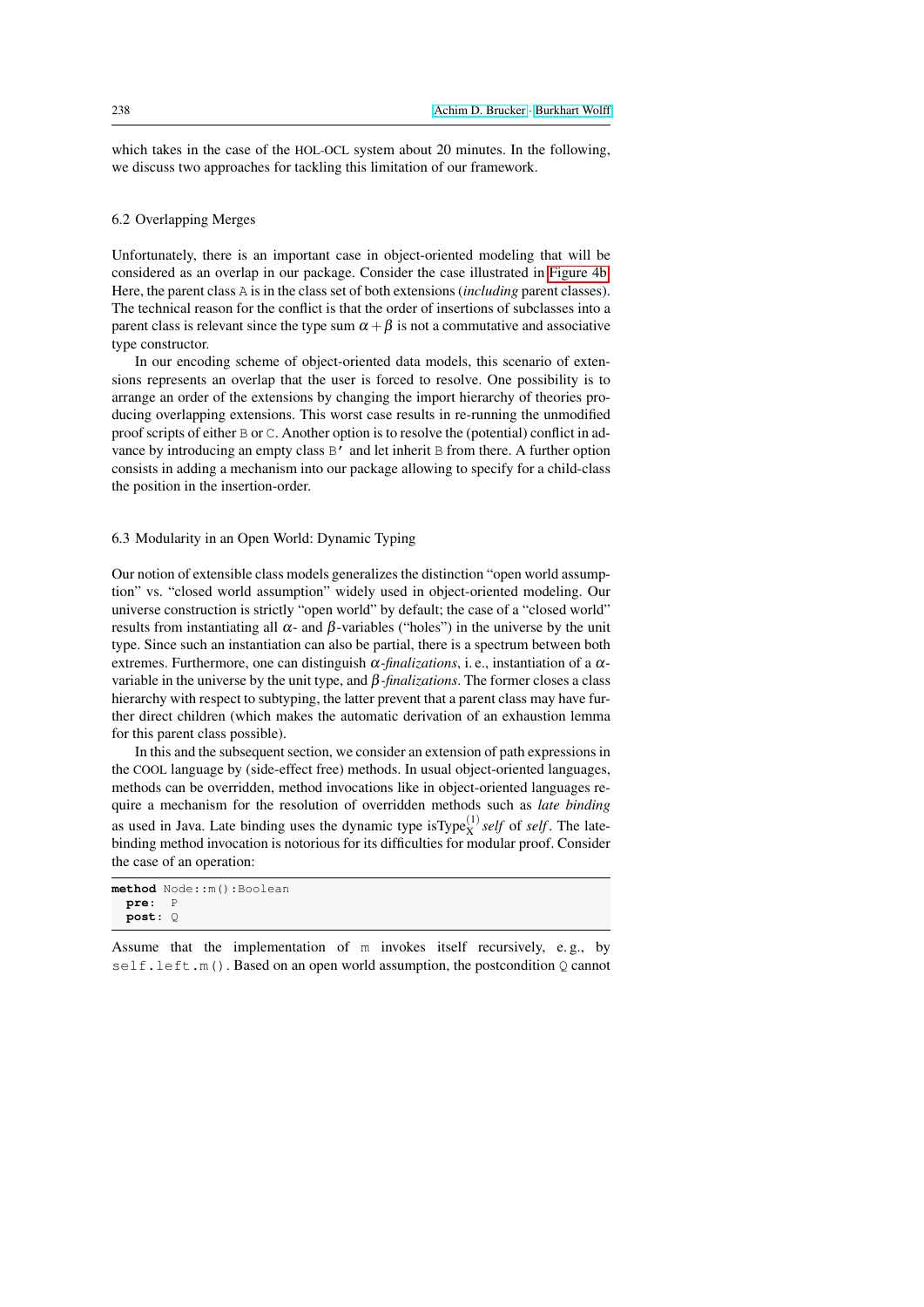be established in general since it is unknown which concrete implementation is called at the invocation.

Based on our universe construction, there are two ways to cope with this underspecification. First, finalizations of all child classes of Node results in a *partial* closed world assumption allo[wing to trea](#page-14-0)t the method invocation as case switch over dynamic types and direct calls of method implementations. Second, similarly to the co-inductive invariant example in Section 5 which ensures that a specific dereferentiation is in fact defined, we can specify that a specific de-referentiation *self*. left<sup> $(1)$ </sup> has a given dynamic type. An analogous invariant  $Inv<sub>left</sub>(self)$  can be defined coinductively. From this invariant, we can directly infer facts like is  $Type_{Node}^{(1)} (self. left^{(1)})$ , and isType ${}_{\text{Node}}^{(1)}$  (*self*. left<sup>(1)</sup>. left<sup>(1)</sup>), i.e., in an object graph satisfying this invariant, the left "spine" must consist of nodes of dynamic type Node. Strengthening the precondition P by Inv<sub>left</sub>(*self*) consequently allows to establish postcondition  $Q$ —in a modular manner, since only the method implementation above has to be considered in the proof. Invoking the method on an object graph that does not satisfy this invariant can therefore be considered as a breach of the contract.

#### <span id="page-20-0"></span>6.4 Modularity in an Open World: Storage Assumptions

Similarly to co-inductive invariants, it is possible via co-recursive functions to map an object to the set of objects that can be reached along a particular path set. The definition must be co-recursive, since object structures may represent a graph. However, the presentation of this function may be based on a primitive-recursive approximation function depending on a factor  $k$ : nat that computes this object set only up to the length  $k$  of the paths in the path set:

$$
\begin{aligned}\n\text{ObjSetA}_{\text{left}} \, 0 \, \text{self} \, \sigma &= \{ \} \\
\text{ObjSetA}_{\text{left}} \, k \, \text{self} \, \sigma &= \text{if } \sigma \not\models \partial \, \text{self} \, \text{ then } \{ \} \\
&\quad \text{else } \{ \text{self} \} \cup \text{ObjSetA}_{\text{left}} \, (k-1) \, (\text{self} \, . \text{left}^{(1)} \, \sigma) \, \sigma\n\end{aligned}\n\tag{47}
$$

The function ObjSet<sub>left</sub>  $self \sigma$  can then be defined as limit

$$
\bigcup_{n \in \text{Nat}} \text{ObjSetA}_{\text{left}} \, n \, self \, \sigma \,. \tag{48}
$$

Moreover, we can add an *internal state invariant*, constraining our concept of state, by using a type definition  $\alpha$  St = { $\sigma$  :: oid  $\rightarrow \mathcal{U}^{\alpha}$  | Inv  $\sigma$ }. Here, we require for Inv that each oid points to an object that contains itself:

$$
\forall \text{oid} \in \text{dom } \sigma. \text{ OidOf}(\ulcorner \sigma \text{oid} \urcorner) = \text{oid}
$$
 (49)

As a consequence, there exists a "one-to-one"-correspondence between objects and their oid in a state. Thus, sets of objects can be viewed as sets of references, too, which paves the way to interpret these reference sets in different states and specify that an object did not change during a system transition or that there are no references from one object structure into some critical part of another object structure.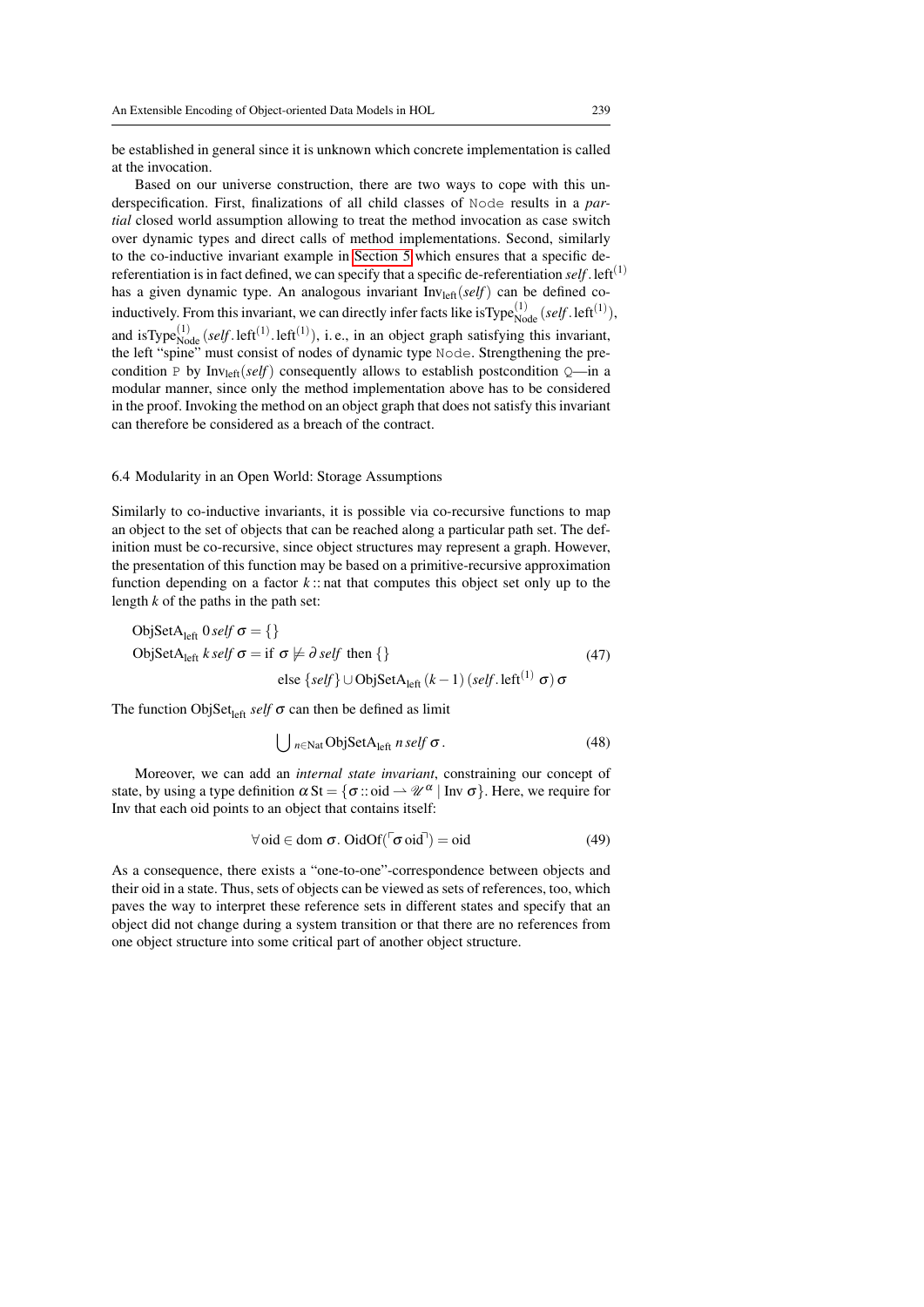### <span id="page-21-0"></span>7 Application: A Shallow Embedding of IMP++

In the following, we integrate the assertion language CO[OL](#page-29-9) for object-oriented data models into a derived Hoare calculus for a small, non-trivial object-oriented language. This language is pretty much in the spirit of Featherweight Java [18], in the sense that it is reduced to the absolute minimum. IMP++ does not even comprise the concept of a method invocation or a procedure call; on the other hand, it provides a "generic slot" for these concepts via the CMD-construct, that allows for an arbitrary transition over the entire program state. Given the dynamic type tests of the data model, it is straightforward to *define* an arbitrary overload resolution within this slot. However, demonstrating how this definition scales up with the presented machinery to a modular proof system for methods and their invocation, is a far more evolved subject that we consider beyond the scope of this paper.

Instead, we focus on how our type-safe framework pays off by simplifying the proof rules and consequently the proofs. For example, no side-conditions are necessary related to [well-](#page-30-0)formedness of objects, the syntactic admissibility of attribute accesses of an object or to reasoning along the class hierarchy as in the deep embedding of, e. g., NanoJava [31].

We will show that a compact Hoare logic can be derived from a denotational semantics for IMP++. As the basi[s, w](#page-30-1)e use IMP [27], a canonical imperative core language available in the Isabelle/HOL library; this language has been inspired by a standard textbook on program semantics [34]. We will extend IMP with object-oriented types, object creation and object update, and a simple form of exceptional computation motivated by illegal memory accesses. Finally, we present a small program that establishes the class invariant of our CNode example—although no single transition (i. e., single command) of IMP++ can establish it.

In contrast to the previous sections where definitions and proofs were done automatically for all classes and attributes, the proofs presented in this section are created interactively. However, the rules for the Hoare logic are proven once and for all, and the derivation of the rules for update and create could be automated.

### 7.1 Syntax

The syntax of IMP<sup>++</sup> is introduced via a datatype definition:

| $\alpha$ com = SKIP | EXN                                                                       |      |
|---------------------|---------------------------------------------------------------------------|------|
| CMD $\alpha$ cmd    | IF $\alpha$ bexp THEN $\alpha$ com ELSE $\alpha$ com                      | (50) |
|                     | $\alpha$ com ; $\alpha$ com $\forall$ WHILE $\alpha$ bexp DO $\alpha$ com |      |

SKIP denotes the empty, successfully terminating command, EXN the program that raises an exception (IMP++ possesses only one). The generic command CMD takes as argument a function  $\alpha$  cmd which is a synonym for a function  $\alpha$  state  $\Rightarrow \alpha$  state<sub>1</sub>. Thus, a  $\alpha$  cmd is allowed to raise an exception; in our context, this will be used to react operationally on undefined argument-oid's of creation and update operations. The sequential composition, the conditional and the while loop are the conventional constructs of the language. The latter two are controlled by a Boolean expression  $\alpha$  bexp which is a synonym for  $\alpha$  state  $\Rightarrow$  bool (resp.  $\alpha$  state  $\Rightarrow$  bool<sub>|</sub> in the case of a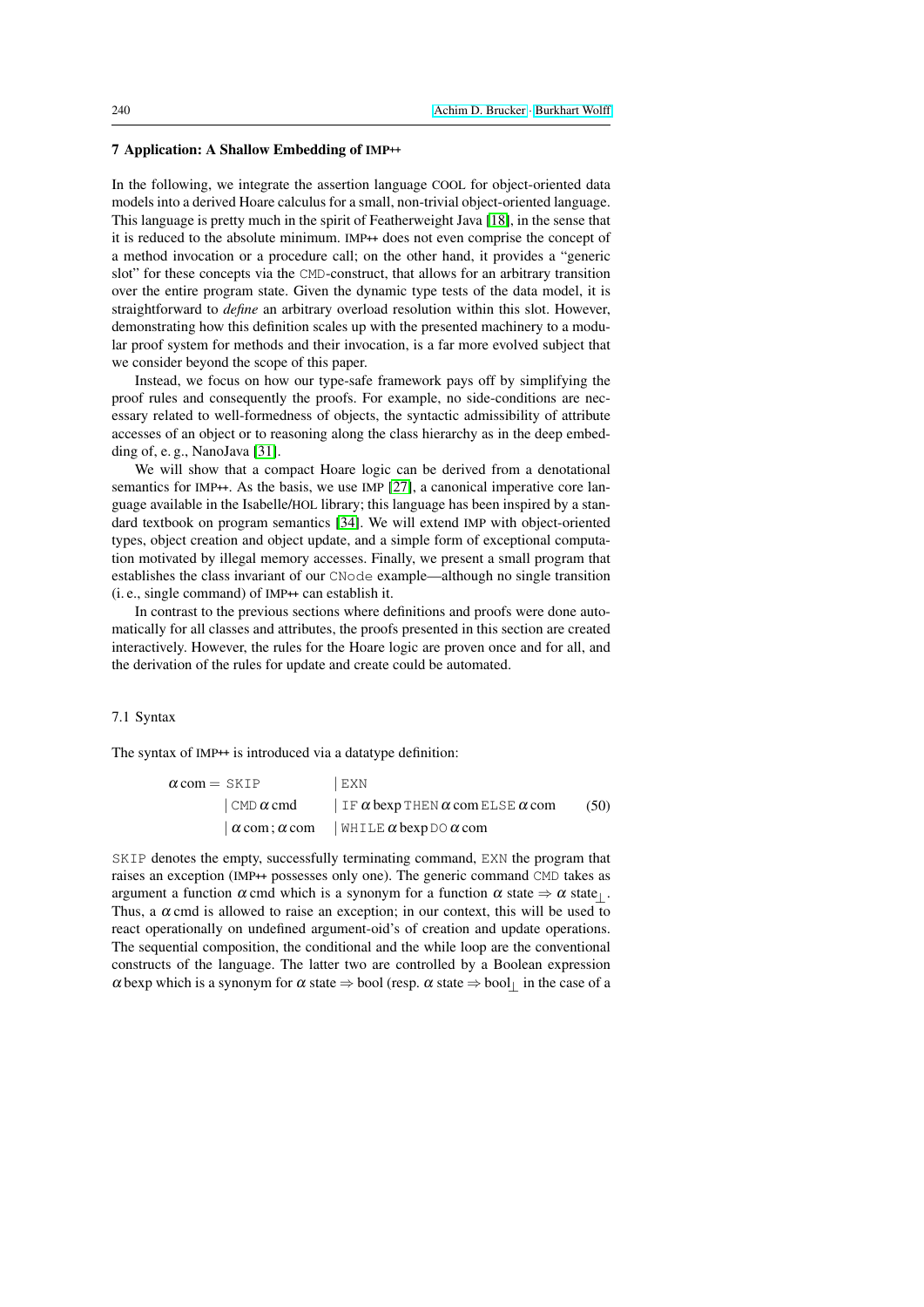strict version of COOL, as used in [14]). Any COOL expression has a type which is an instance of  $\alpha$  bexp, thus, it can be also used as control expression in IMP++.

## 7.2 Denotational Semantics

The denotational semantics of an imperative language is a relation on states; since uncaught exceptions may occur on the command level, we have also *error states* denoted by  $\bot$ . Thus, the type of the relation is  $(\alpha \text{ state}_1 \times \alpha \text{ state}_1)$ *set*. As a consequence, we need as a prerequisite the "strict composition"  $\Box \circ \bot$  of relations, of type  $(\beta_{\perp} \times \gamma_{\perp})$  set  $\Rightarrow (\alpha_{\perp} \times \beta_{\perp})$  set  $\Rightarrow (\alpha_{\perp} \times \gamma_{\perp})$  set on relations:

$$
r \circ_{\perp} s \equiv \{ (\perp, \perp) \} \cup \{ (x, z) \mid \text{def } x \land (\exists y. \text{ def } y \land (x, y) \in s \land (y, z) \in r) \}
$$
  

$$
\cup \{ (x, z) \mid \text{def } x \land (\exists y. \neg \text{def } y \land (x, y) \in s \land z = \perp) \} \quad (51)
$$

The definition of the semantic function  $C$  is a primitive recursion over the syntax:

$$
C(SKIP) = Id
$$
 (52a)

$$
C(\text{EXN}) = \{(s,t) | t = \bot\}
$$
\n
$$
C(\text{CMD } f) = f(s, t) | s = \bot \land t = \bot \cup \{f(s, t) | \text{def } s \land t = f(s) \}
$$
\n
$$
(52b)
$$

$$
C(\text{CMD } f) = \{(s,t) \mid s = \bot \land t = \bot\} \cup \{(s,t) \mid \text{def } s \land t = f\ulcorner \overline{s}\urcorner\}
$$
\n(52c)

$$
C(c_0; c_1) = C(c_1) \circ_{\perp} C(c_0)
$$
\n(52d)

$$
C(\text{IF } b \text{ THEN } c_1 \text{ ELSE } c_2) = \{ (s, t) \mid s = \bot \land t = \bot \}
$$

$$
\bigcup \{(s,t) \mid \text{def } s \wedge b^{\top} \overline{s} \} = \text{true} \wedge (s,t) \in Cc_1\}
$$
\n
$$
\bigcup \{(s,t) \mid \text{def } s \wedge b^{\top} \overline{s} \} = \text{false} \wedge (s,t) \in Cc_2\}
$$
\n
$$
(52e)
$$

$$
C(\text{WHILE } b \text{ DO } c) = \text{Ifp}(\Gamma b(Cc))
$$
\n(52f)

where  $\Gamma$  is the usual approximation functional for the least fixed-point operator lfp, enriched by the cases for undefined states:

$$
\Gamma \, b \, c \, d \equiv (\lambda \, \phi \cdot \{ (s, t) \mid s = \bot \land t = \bot \} \cup \{ (s, t) \mid \text{def } s \land b \, \ulcorner \overline{s} \urcorner = \text{true} \land (s, t) \in (\phi \circ \bot \, c \, d) \} \cup \{ (s, t) \mid \text{def } s \land b \, \ulcorner \overline{s} \urcorner = \text{false} \land s = t \}) \tag{53}
$$

### 7.3 A Derived Hoare Logic

In our setting, assertions are functions  $\alpha$  :: bot state<sub>⊥</sub>  $\Rightarrow$  bool. The validity of a Hoare triple is stated as traditional:

$$
\models \{P\}c\{Q\} \equiv \forall st. (s, t) \in C(c) \longrightarrow Ps \longrightarrow Qt \tag{54}
$$

Based on the definition for *C*, we can derive a Hoare calculus for IMP++. Since we focus on correctness proof and not completeness, we present the rules for validity of  $\models$  directly, avoiding a detour via a derivability notion  $\vdash$ . Moreover, we use the abbreviation  $\odot P$  for  $\lambda \sigma$  [def](#page-23-0)  $\sigma \wedge P\sigma$ . Thus, assertions like  $\models {\odot}P'$ *c*{ $\odot Q'$ } relate "non-exception" states allowing inference of normal behavior. The derived calculus is now surprisingly standard (see Table 1).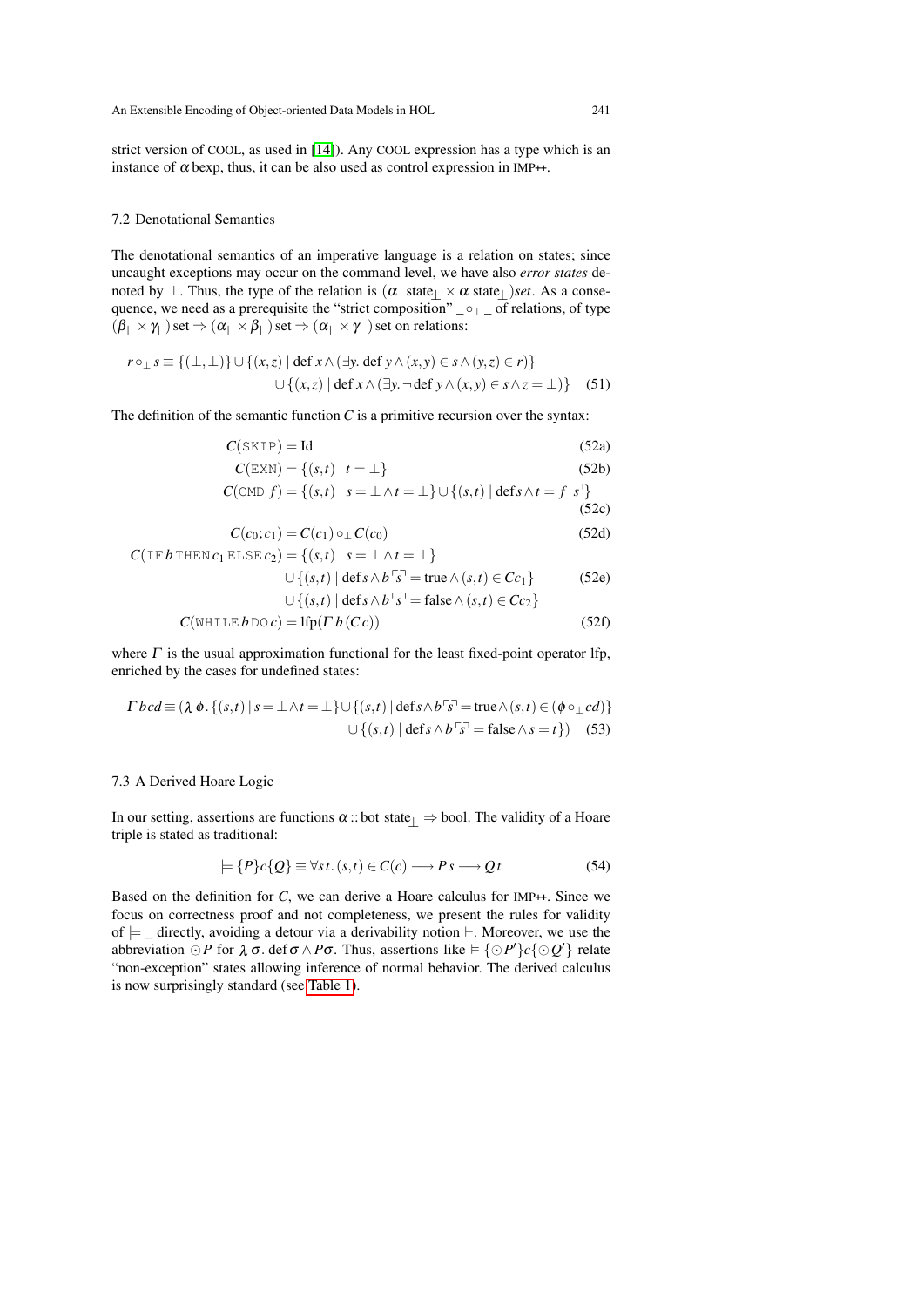<span id="page-23-1"></span>
$$
\frac{\forall s. P's \rightarrow Ps \in \{P\}c\{Q\} \quad \forall s. Qs \rightarrow Q's \in \{S\}c\} \quad (55b)
$$
\n
$$
\frac{\forall s. P's \rightarrow Ps \in \{P\}c\{Q\} \quad \forall s. Qs \rightarrow Q's \in \{S\}c\} \quad (55c)
$$
\n
$$
\frac{\forall s. P's \rightarrow Ps \in \{P\}c\{Q\}}{\exists \{P\}c\{Q'\}} \quad (56d)
$$
\n
$$
\frac{\forall s. P's \rightarrow PS \in \{P\}c\{Q\} \quad \forall s. Qs \rightarrow Q's \in \{S\}c\} \quad (56e)
$$
\n
$$
\frac{\forall s. P's \rightarrow PS \in \{P\}c\{Q\} \quad \forall s. Qs \rightarrow Q's \in \{S\}c\} \quad (56f)
$$
\n
$$
\frac{\forall s. P's \rightarrow Ps \in \{P\}c\{Q\} \quad \exists s. Qs \rightarrow Q's \in \{S\}c\} \quad (57f)
$$
\n
$$
\frac{\forall s. P's \rightarrow PS \in \{P\}c\{Q\} \quad \forall s. Qs \rightarrow Q's \in \{P\}c\{Q\} \quad (57f)
$$
\n
$$
\frac{\forall s. P's \rightarrow PS \in \{P\}c\{Q\} \quad \forall s. Qs \rightarrow Q's \in \{P\}c\{Q\}}{\exists \{P\}c\{Q\} \quad \exists s. Qs \in \{P\}c\{Q\} \quad (57f)
$$
\n
$$
\frac{\forall s. P's \rightarrow PS \in \{P\}c\{Q\} \quad \forall s. Qs \rightarrow Q's \in \{P\}c\{Q\}}{\exists \{P\}c\{Q\}} \quad (57f)
$$
\n
$$
\frac{\forall s. P's \rightarrow \{P\}c\{Q\} \quad \forall s. Qs \rightarrow Q's \in \{P\}c\{Q\}} \quad (57f)
$$
\n
$$
\frac{\forall s. P's \rightarrow \{P\}c\{Q\} \quad \forall s. Qs \rightarrow Q's \in \{P\}c\{Q\}}{\exists \{P\}c\{Q\}} \quad (57f)
$$
\n
$$
\frac{\forall s. P's \rightarrow \{P\}c\{Q\} \quad \forall s. Qs
$$

$$
\vDash \{\odot P\} \text{ IF } b \text{ THEN } c \text{ ELSE } d\{\odot Q\} \tag{58}
$$

<span id="page-23-0"></span>Table 1 The Hoare Calculus for IMP<sup>++</sup> is derived from the semantic definitions of IMP<sup>++</sup>.

# 7.4 Data Model Specific Hoare [Rules](#page-5-1)

Recall our running example depicted in Figure 1. Besides the type-safe accessor functions, we need families of level-1 (store-related) update and creation operations on objects.

The lifting of update operations to level 1 is straightforward:

$$
self. set_{left}^{(1)} E \equiv \lambda \sigma. \sigma (OidOfself := self \sigma. set_{left}^{(0)} (E \sigma))
$$
 (59)

The operation  $\angle$  ( $\angle$  :=  $\angle$ ) denotes the usual update on functions. Instead of CMD(*self*  $\cdot$  set<sub>left</sub>  $E$ ) we write *self*  $\cdot$  left  $:= E$ .

With respect to the creation operations, we define later:

<span id="page-23-2"></span>
$$
newOld \sigma \equiv \varepsilon x. x \notin \text{dom } \sigma \tag{60}
$$

where  $\epsilon x.Px$  is the Hilbert-operator that chooses an arbitrary *x* satisfying *P*.

$$
new_{Node} \text{ } oil \equiv \underline{\underline{\ } } ((Object_t,oid), \underline{\underline{\ } } ((Node_t, \bot, \bot, \bot, \bot) \underline{\underline{\ } }) \tag{61}
$$

The creation operation generates a new object of some type and stores the reference to it in a given attribute of *self* :

$$
self.\operatorname{new}_{\text{Node}[\text{left}]}^{(1)} \equiv \lambda \sigma. \operatorname{let} \sigma' = \sigma(\operatorname{newDid} \sigma := \operatorname{new}_{\text{Node}} (\operatorname{newDid} \sigma))
$$
  
in  $self.\operatorname{set}_{\text{left}}^{(1)} (\operatorname{newNode} (\operatorname{newDid} \sigma)) \sigma'$  (62)

Instead of  $\text{CMD}(self.\text{new}_{N_Q}^{(1)})$  $\sum_{\text{Node}[\text{left}]}^{(1)}$  we write *self* . left := new(Node).

From these definitions, the following family of class model-specific Hoare rules is derived (as usual, we pick the case for attribute left):

$$
\overline{\models} \{\odot \lambda \sigma. (\ulcorner \sigma \urcorner \vDash (\partial \, \mathit{self})) \wedge \mathcal{Q}(\mathit{self}.\, \mathit{set}^{(1)}_{\mathit{left}} \, E \ulcorner \sigma \urcorner)\} \mathit{self}.\, \mathit{left} := E \{\odot \mathcal{Q}\}\
$$
\n
$$
\tag{63}
$$

The analogous case for the creation is a special case of this rule.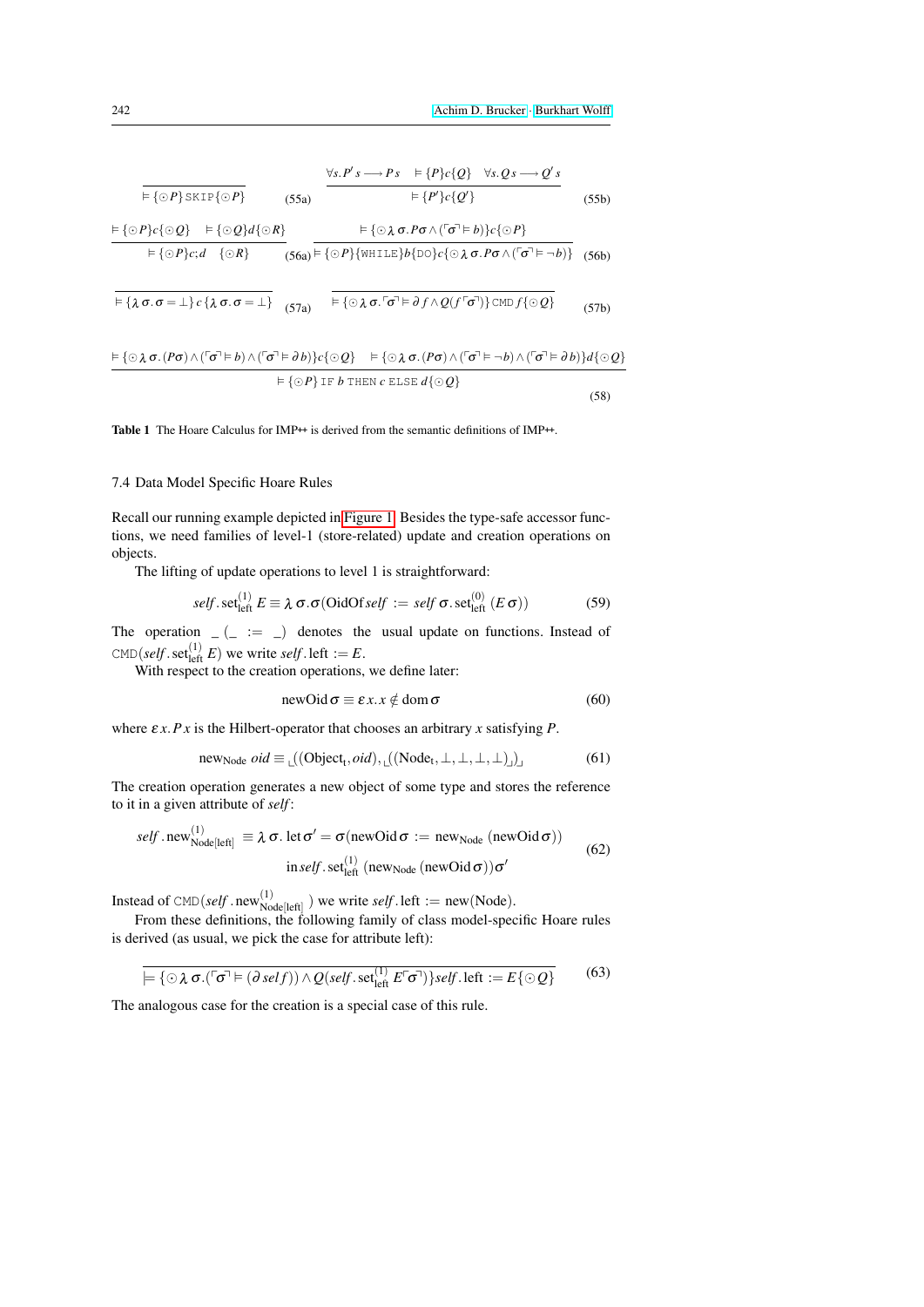#### 7.5 An Example in IMP++

In a fictive object-oriented language, a program that produces the smallest non-trivial object system satisfying the invariant of class CNode, looks as follows:

```
method CNode m():CNode;
var H1:CNode;
var H2:CNode;
begin
  H1:= new(CNode);
  H2:= new(CNode);
  H1.i.=7;H1.color:=true;
  H1.left:=H2;
  H1.right:=H2;
  H2.i:= 9;H2.color:=false;
  H2.left:=H1;
  H2.right:=H1;
  return H1
end
```
We cannot represent this method directly in IMP<sup>++</sup> due to the lack of syntax. However, we can represent the local variables by extending the underlying class model by a *stack object class for method m* (a terminology also used in the Java language specification), and express pre and post conditions for the body called  $m_{\text{body}}$  translated one-to-one into IMP++.

The stack-object class class  $m$  stobj has the form:

```
class m_stobj
  attributes
     self : Node
     return : CNode
     H1 : CNode
     H2 : CNode
end
```
i. e., it comprises attributes for the local variables H1 and H2 with the previously described types as well as a return attribute of type CNode. The package will then generate the usual update functions for this class and give semantics to the corresponding assignments in our example program (the return statement is viewed as an update to the return attribute). With these preliminaries, the encoding of the body of method m is one-to-one.

We want to specify that the program establishes by a sequence of creation and update steps the global invariant. Assuming that the stack object *m* is defined when the method is called (an assumption that reflects the operational behavior of method invocations), the verification of the body is stated in Isabelle as proof goal follows:

$$
\models {\odot \lambda \sigma . \sigma \models \partial m} \mu_{\text{body}} {\odot \sigma \models \text{CNode\_flip\_strong}(m \text{. return}^{(1)}) } \tag{64}
$$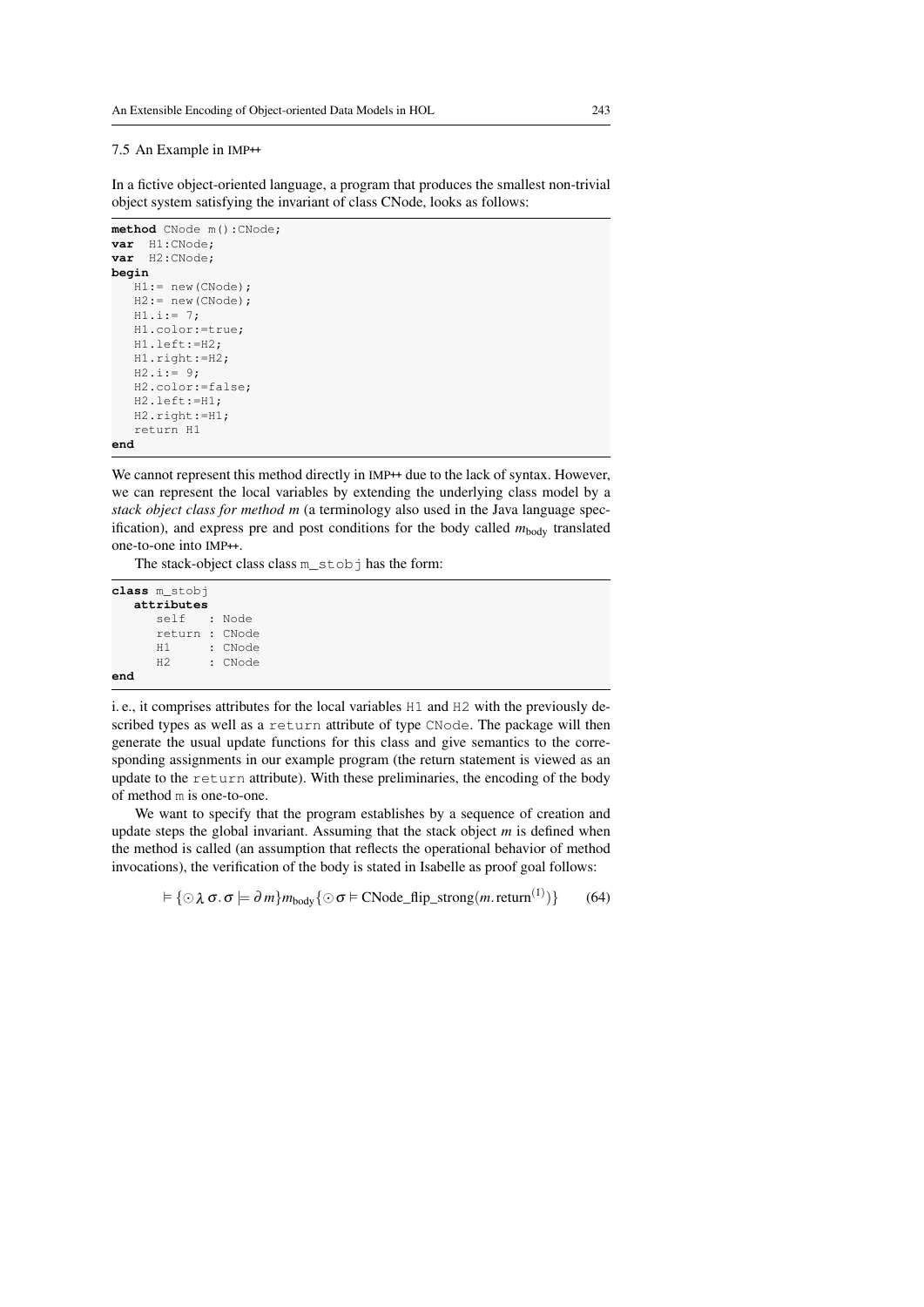The interactive proo[f of this state](#page-23-2)ment proceeds [in essentially](#page-23-1) tw[o phases](#page-23-0): First, by several applications of the consequence rule (shown in Equation 56a in Table 1) and the update-rules shown in Equation 59, we accumulate an equation system as assertion:

$$
\sigma \models \partial(m.H1^{(1)})
$$
  
\n
$$
\land m.H1.i^{(1)} = 7 \land m.H1.color^{(1)} = true
$$
  
\n
$$
\land m.H1.left^{(1)} = m.H2^{(1)} \land m.H1.right^{(1)} = m.H2^{(1)}
$$
  
\n
$$
\land \partial(m.H2^{(1)})
$$
  
\n
$$
\land m.H2.i^{(1)} = 9 \land m.H2.color^{(1)} = false
$$
  
\n
$$
\land m.H2.left^{(1)} = m.H1^{(1)} \land m.H2.right^{(1)} = m.H1^{(1)}
$$
  
\n
$$
\land m.return^{(1)} = m.H1^{(1)}
$$

Here, we dropped the superscript for all nested accessor functions to increase the readability. This assertion must imply the postcondition, which is reduced to:

$$
\sigma \models m.\text{return}^{(1)} \in \text{CNode\_flip\_strong\_Set} \tag{66}
$$

The gap is bridged by the application of the derived fixed-point-induction:

$$
[\sigma \models m.\text{return}^{(1)} \in X]
$$
  
\n
$$
\begin{array}{r}\n\lambda X. \quad \sigma \models m.\text{return}^{(1)} \in (\lambda \sigma.\text{CNode\_flip\_strong\_F}\sigma X) \\
\sigma \models m.\text{return}^{(1)} \in (\lambda \sigma.\text{gfp}(\text{CNode\_flip\_strong\_F}\sigma))\n\end{array}
$$
\n(67)

The example also shows how liberal invariants (a freshly generated obj[ect o](#page-29-10)nly satisfies such an invariant since the .left and .right attribute are uninitialized) can be used to establish stronger ones (.left and .right always refer to defined objects). In [21] local flags in objects are suggested to switch on and off parts of static class invariants. Our approach does not need such flags (while it can mimic them), rather, we would generate versions of invariants and relate them via co-induction automatically.

# <span id="page-25-0"></span>8 Conclusion

We presented an extensible universe construction supporting object-oriented data models providing subtyping and (single) inheritance. As syntactic interface for objectoriented data models, we used the annotation language COOL which we interpreted in two logical embeddings called level 1 and level 2. The underlying mapping from object-language types to types in the HOL representation is injective, which implies type-safety. We introduce co-inductive properties on object systems via characteristic sets defined by greatest fixed-points; these sets also give a semantics for class invariants. In our package, constructors and update-operations were handled too.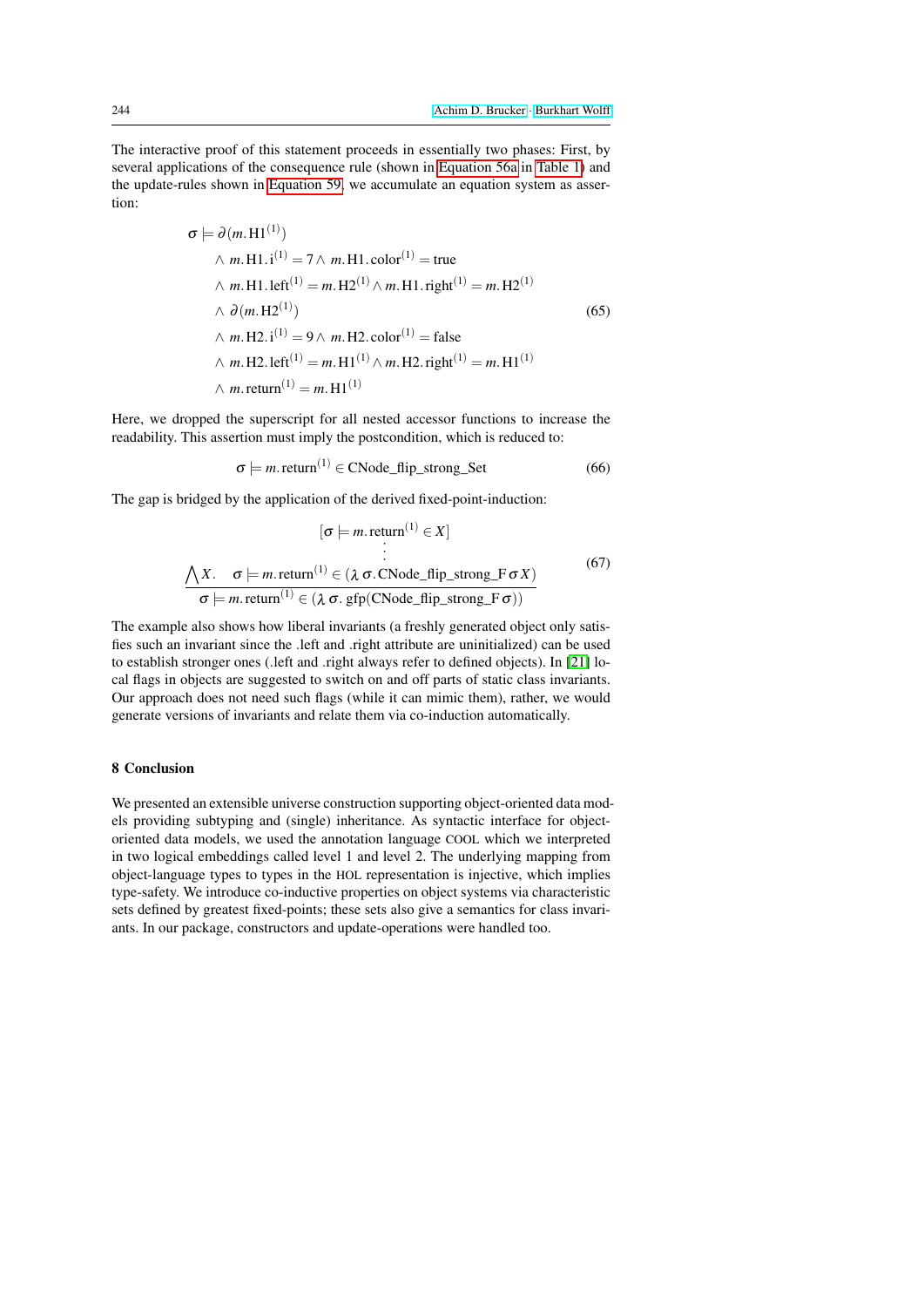An Extensible Encoding of Object-oriented Data Models in HOL 245

|                                     | Invoice | eBank | Company | Royals and Loyals |
|-------------------------------------|---------|-------|---------|-------------------|
| number of classes                   |         |       |         |                   |
| size of OCL specification (lines)   | 149     | 114   | 210     | 520               |
| generated theorems                  | 647     | 1444  | 1312    | 2516              |
| time needed for import (in seconds) |         | 42    | 49      | 136               |

<span id="page-26-0"></span>Table 2 Importing Different UML/OCL Specifications.

Finally, we integrated COOL inside a Hoare calculus for a conceptual imperative core-language with object creation and object update. We used both interpretations for COOL—level 1 for small-step reasoning, level 2 for big-step reasoning—to verify a program g[ene](#page-29-6)rating a cyclic object graph against its specification.

The universe-construction is supported by a package (developed as part of the HOL-OCL project [12]). Generated theories on object systems can be applied for both object-oriented specification languages like OCL and programming language embeddings using the typ[e-safe sh](#page-26-0)allow embedding technique.

In the context of HOL-OCL, we gained some experimental data that shows the feasibility of the technique: Table 2 describes the size of each of the above mentioned models together with the number of generated theorems and the time needed for importing them into HOL-OCL. The number of generated theorems depends linearly on the number of classes, attributes, associations, operations and COOL constraints. For generalizations, a quadratic number (with respect to the number of classes in the model) of casting definitions have to be generated and also a quadratic number of theorems have to be proven. The time for encoding the models depends on the number of theorems generated as well as their complexity.

# 8.1 Related Work

Datatype packages have been considered mostly in the context of HOL or functional programming lang[uag](#page-30-2)es. Systems like [23, 8] build over an S-expression like term universe (co)-inductive sets which are abstracted to (freely generated) datatypes. Paulson's inductive package [32] also uses subsets of the ZF set universe *i*. To the best of our knowledge, this is the first attempt to apply this technology to type-safe objectoriented data models derived on-the-fly from conservative defi[nitio](#page-30-0)ns.

There is a substantial body on literature on object-oriented language semantics based on deep embeddings. A more conceptual work is NanoJava [31], which is in spirit quite similar to IMP++, albeit focusing on meta-theoretic proofs like completeness. Although the proofs done with NanoJava are rather smallish (in this respect quite similar to IMP $^{++}$ ), it is instructive to compare its rules with the ones of IMP $^{++}$ . We just consider the case of a cast-operation in an own subcalculus on expressions:

$$
\frac{A \models_e \{P\}e \left\{\lambda \, vs. \left(\begin{array}{c} \text{case } v \text{ of Null } \Rightarrow \text{true} \\ \text{Addra } \Rightarrow \text{obj class } sa <_{C} C \end{array}\right) \rightarrow Q \, vs. \right\}}{A \models_e \{P\} \text{Cast } C \, e \{Q\}} \quad (68)
$$

These side-conditions in subcalculi deciding whether the type of a referen[ce i](#page-30-3)s conform to another type is just superfluous in IMP++, where type-casts were represented as simple equational rules that are amenable to rewriting. The Isabelle/Bali Project [30]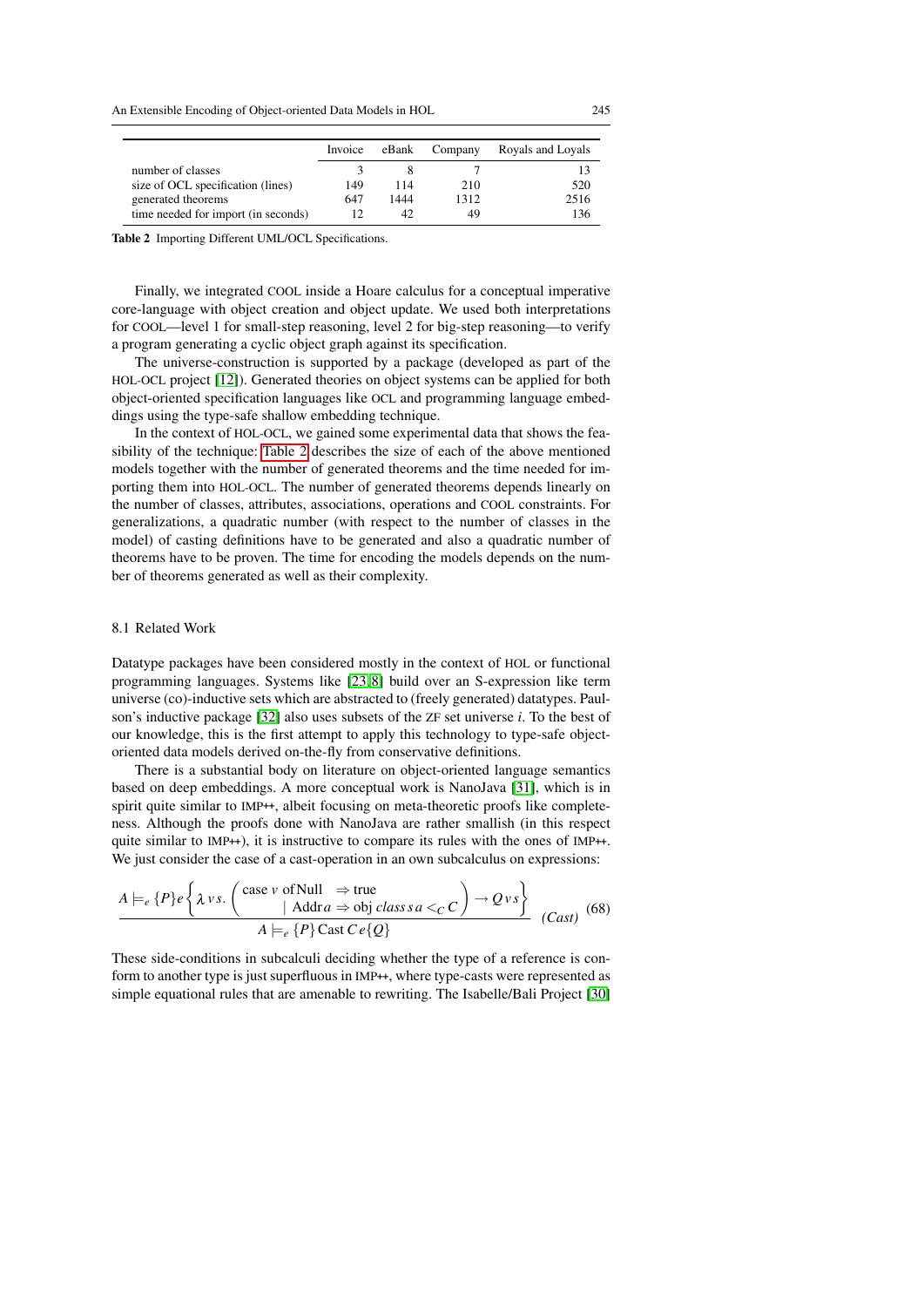followed a similar approach to NanoJava, but for a quite substantial fragment of the Java language. It served as a formal reference semantics in several other projects (see below). Working with this embedding is technically very challenging, both with respect to time and memory consumption. The complexity of side-condition evaluations inspired for some time the development of code-generators for Isabelle. The approach is in principl[e c](#page-28-4)[om](#page-28-5)patible to open world assumptions, but not easily amenable for modular verification.

The KeY Tool [3, 7] is a verification environment integrated into a CASE tool. It offers remarkable support for development and claims a high degree of proof automation. However, it is based on an axiomatic description of Java and C like languages in Dynamic Logic, which is implemented in *taclets*, i. e., purely syntactic transformations of a prover state. For fragments of the substantial rule-sets, formal verifications with respect to an operational Java model in Maude and Isabelle/Bali have been undertaken at some stage of the system development. In contrast, our datatype package ma[kes](#page-29-11) comprehensive proofs for the consistency of the extensible data model based on an LCF-style kernel allowing only logical manipulations with respect to HOL.

Jive [24] compiles an object-oriented data model into a fixed Isabelle theory and includes this into a derived Hoare calculus over a substantial fragment of Java. The system shares basic ideas with respect to the object model with Spec# (see below). However, the overall construction is based on a closed world assumption and thus, not extensible. An extension of an object-model results in a recompilation that needs at present 20 minutes for sma[ll](#page-28-6) [prog](#page-29-10)rams.

To the probably most advanced tools belong verification condition generator approaches such as Boogie for Spec# [5, 21], which is excellently integrated into a CASE tool. The underlying idea is to compile object-oriented programs into standard imperative ones and to apply a verification condition generator on the latter. The approach requires the generation of a quite substantial axiomatization of an object-oriented memory/machine model, and an explicit first-order representation of object-oriented types within a logical context in which the verification conditions were stated. The second author witnessed several logical inconsistencies in an attempt to verify the memory/machine model of a C variant of the Boogie system with Isabelle. We believe that the properties of our object-oriented memory model, even if taken axiomatically, could pr[ovi](#page-29-0)de assurance. If required, our system can generate a proof of consistency for given data models.

Krakatoa [22] and several similar tools for JML follow a similar approach as Boogie for Spec#. While the core, the Why tool supporting an alias-free imperative language, has been verified, the overall tool including object-oriented compilation is not. Inconsistencies of past versions of axiomatic memory models have been reported. The object-oriented model has only a constrained notion [of d](#page-30-4)ynamic type and is only partly extensible.

For shallow embeddings, there is the work by Smith et al. [33]. In this approach, however, emphasis is put on a universal type for the method table of a *class*. This results in local "universes" for input and output types of methods and the need for reasoning on class isomorphisms. As the authors admit, this "create[s co](#page-29-12)nsiderable formal overhead." [Sub](#page-29-13)typing on *objects* must be expressed implicitly via refinement. Somewhat more similar to our work are the encodings provided by Huisman [17] and its follow-up by Jacobs [19]. The approach is based on a straightforward compilation of class systems to families of records; this is in contrast to our work restricted to closed world data models. The follow-up paper, developed in the context of the LOOP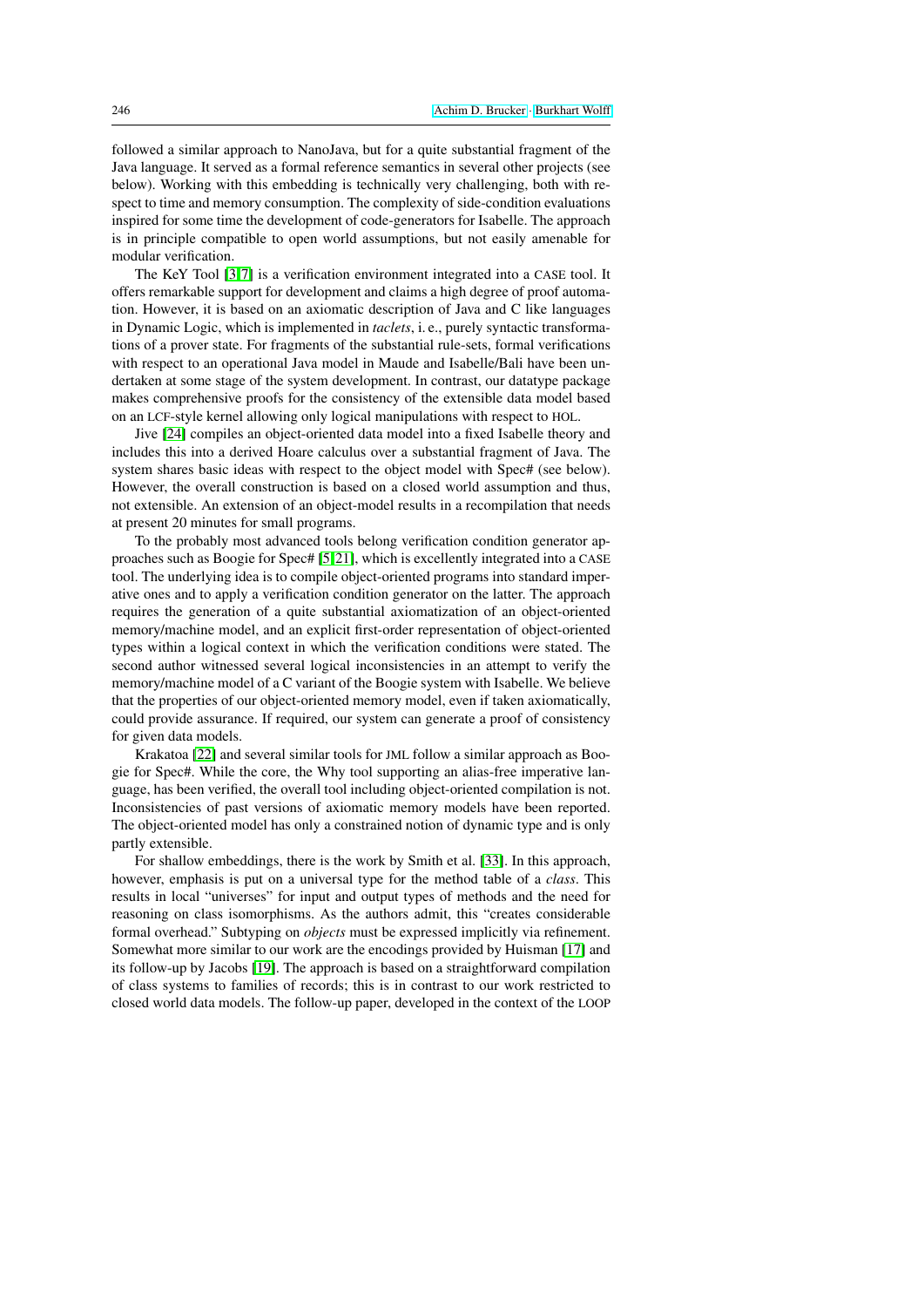tool, states our work on automated class invariant derivation explicitly as desirable future work. The approach by Yatake [35] is similar to Huisman's and suffers from the same limitations; however, the derivation of the elementary data model rules is very similar to ours.

With respect to extensibility of data structures, the idea of using parametri[c po](#page-29-14)lymorphism is partly folklore in HOL research communities; for example, extensible records and their application for some form of subtyping has been described in HOOL [26]. Since only  $\alpha$ -extensions are used, this results in a restricted form of class types with no cast mechanism to  $\alpha$  Object.

# 8.2 Future Work

We see the following lines of future research:

*Towards a Generic Package.* The supported type language as well as the syntax for the co-induction schemes is fixed in our package so far. More generic support for annotation languages like OCL, COOL or its strict version is required to make our package more widely applicable.

*Support for Inductive Constraints.* By introducing measure-functions over object structures, inductive datatypes can be characterized for defined measures of an object. This paves the way for the usual structural induction and well-founded recursion schemes.

*Support of built-in Co-recursion.* Co-recursion can be used to define e. g., deep object equalities.

*Deriving VCG.* Similar to the IMP-theory, verification condition generators for IMP++ programs can be proven sound and complete. This leads to effective program verification techniques based entirely on derived rules.

Acknowledgements We thank Lukas Brügger for valuable discussions and his proof-work within  $IMP++$ .

#### <span id="page-28-3"></span><span id="page-28-2"></span>References

- <span id="page-28-4"></span>1. [UML 2.0](http://www.omg.org/cgi-bin/doc?formal/03-03-01) OCL specification (2003). Available as OMG document ptc/03-10-14
- 2. Unified modeling language specification (version 1.5) (2003). [Available as OMG doc](http://dx.doi.org/10.1007/s10270-004-0058-x)ument formal/03-03-01
- <span id="page-28-1"></span>[3.](http://dx.doi.org/10.1007/s10270-004-0058-x) Ahrendt, W., Baar, T., Beckert, B., Bubel, R., Giese, M., Hähnle, R., Menzel, W., Mostowski, W., Roth, A., Schlager, S., Schmitt, P.H.: The KeY tool 4(1), 32–54 (2005). 10.1007/s10270-004- 0058-x
- <span id="page-28-6"></span>4. Andrews, P.B.: Introduction to Mathematical Logic and Type Theory: To Truth through Proof, 2nd edn. (2002)
- <span id="page-28-0"></span>5. Barnett, M., Leino, K.R.M., Schulte, W.: The Spec# programming system: An overview. In: [G. Barthe,](http://dx.doi.org/10.1007/b105030) L. Burdy, M. Huisman, J.L. Lanet, T. Muntean (eds.) Construction and Analysis of Safe, Secure, and Interoperable Smart Devices (CASSIS), vol. 3362, pp. 49–69 (2005). 10.1007/b105030
- <span id="page-28-5"></span>6. Basin, D.A., [Kuruma, H., Takaragi, K](http://dx.doi.org/10.1007/11526841_19)., Wolff, B.: Verification of a signature architecture with HOL-Z. In: J. Fitzgerald, I.J. Hayes, A. Tarlecki (eds.) FM 2005: Formal Methods, vol. 3582, pp. 269–285 (2005). [10.1007/11526841\\_19](http://dx.doi.org/10.1007/978-3-540-69061-0)
- 7. Beckert, B., Hähnle, R., Schmitt, P.H. (eds.): Verification of Object-Oriented Software: The KeY Approach, vol. 4334 (2007). 10.1007/978-3-540-69061-0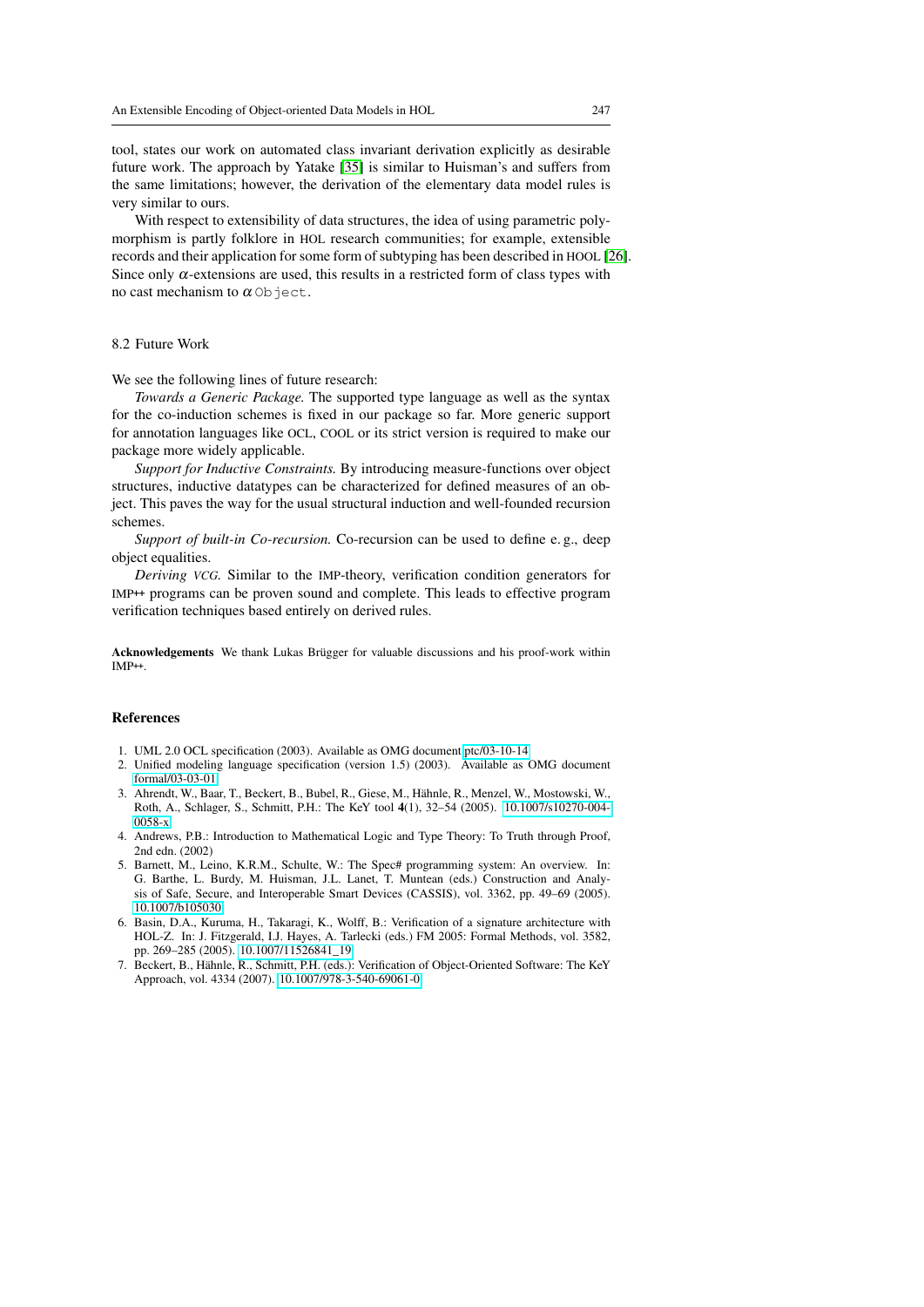- <span id="page-29-1"></span>8. Berghofer, S., Wenzel, M.: Inductive datatypes in HO[L—lessons learned in forma](http://dx.doi.org/10.1007/3-540-48256-3_3)l-logic engineering. In: Y. Bertot, G. Dowek, A. Hirschowitz, C. Paulin, L. Théry (eds.) Theorem Proving in Higher Order Logics (TPHOLS), vol. 1690, pp. 19–36 (1999). 10.1007/3-540-48256-3\_3
- <span id="page-29-7"></span>9. Böhme, S., Leino, K.R.M., Wolff, [B.: HOL-Boogie—an interactive](http://dx.doi.org/10.1007/978-3-540-71067-7_15) prover for the Boogie program-verifier. In: O.A. Mohamed, C. Muñoz, S. Tahar (eds.) Theorem Proving in Higher Order Logics, vol. 517[0, pp. 150–166 \(2008\). 10.1007/978-3-540-71067-7\\_15](http://www.brucker.ch/bibliography/abstract/brucker-interactive-2007)
- <span id="page-29-3"></span>10. [Brucker, A.D.: An interactive](http://www.brucker.ch/bibliography/abstract/brucker-interactive-2007) proof environment for object-oriented specifications. Ph.D. thesis, ETH Zurich (2007). URL http://www.brucker.ch/bibliography/abstract/ brucker-interactive-2007. ETH Dissertation No. 17097.
- <span id="page-29-6"></span>11. Brucker, A.D., Rittinger, F., Wolff, B.: HOL-Z 2.0: A proof environment for Z-specifications. Journal of [Universal Computer Science](http://www.brucker.ch/bibliography/abstract/brucker.ea-hol-ocl-book-2006) 9(2), 152–172 (2003).
- <span id="page-29-5"></span>12. [Brucker, A.D., Wolff,](http://www.brucker.ch/bibliography/abstract/brucker.ea-hol-ocl-book-2006) B.: The HOL-OCL book. Tech. Rep. 525, ETH Zurich (2006). URL http://www.brucker.ch/bibliography/abstract/brucker. ea-hol-ocl-book-2006
- <span id="page-29-8"></span>13. Brucker, A.[D., Wolff, B.: HOL-OCL – A Fo](http://dx.doi.org/10.1007/978-3-540-78743-3_8)rmal Proof Environment for UML/OCL. In: J. Fiadeiro, P. Inverardi (eds.) Fundamental Approaches to Software En[gineering \(FASE08\),](http://dx.doi.org/10.1007/978-3-540-70592-5_19) 4961, pp. 97–100 (2008). 10.1007/978-3-540-78743-3\_8.
- 14. [Bruck](http://dx.doi.org/10.1007/978-3-540-70592-5_19)er, A.D., Wolff, B.: Extensible universes for object-oriented data models. In: J. Vitek (ed.) ECOOP 2008 – Object-Oriented Programming, 5142, pp. 438–462 (2008). 10.1007/978-3-540- 70592-5\_19.
- 15. [Drossopoulou, S., E](http://dx.doi.org/10.1007/3-540-48737-9_2)isenbach, S.: Describing the semantics of Java and proving type soundness. In: J. Alves-Foss (ed.) Formal Syntax and Semantics of Java, vol. 1523, pp. 41–82 (1999). 10.1007/3-540-48737-9\_2
- <span id="page-29-12"></span>16. [Flatt, M., Krishnamurthi, S.,](http://dx.doi.org/10.1007/3-540-48737-9_7) Felleisen, M.: A programmer's reduction semantics for classes and mixins. In: J. Alves-Foss (ed.) Formal Syntax and Semantics of Java, vol. 1523, pp. 241–269 (1999). 10.1007/3-540-48737-9\_7
- <span id="page-29-9"></span>17. Huisman, [M., Jacobs, B.: Inheritance i](http://dx.doi.org/10.1007/3-540-44659-1_19)n higher order logic: Modeling and reasoning. In: M. Aagaard, J. Harrison (eds.) Theorem Proving in Higher Order Logics (TPHOLS), vol. 1869, pp. 301–319 (2000). 10[.1007/3-540-44659-1\\_19](http://dx.doi.org/10.1145/503502.503505)
- <span id="page-29-13"></span>18. Igarashi, A., Pierce, B.C., Wadler, P.: Featherweight Java: a minimal core calculus for Java and GJ 23(3), 396–450 (2001). 10.1145/503502.503505
- 19. Jacobs, B., Poll, E.: Jav[a program verificat](http://dx.doi.org/10.1007/b102118)ion at Nijmegen: Developments and perspective. In: K. Futatsugi, F. Mizoguchi, N. Yonezaki (eds.) Software Security—Theories and Systems (ISSS), vol. 3233, pp. 134–153 (2004). 10.1007/b102118
- <span id="page-29-10"></span>20. Leavens, G.T., Baker, A.L., Ruby, C.: JML: A notation for detailed design. In: H. Kilov, B. Rumpe, I. Simmonds (eds.) Behavioral Specifications of Businesses and Systems, pp. 175–188 (1999)
- <span id="page-29-0"></span>21. [Leino, K.R.M.](http://dx.doi.org/10.1007/11526841_4), Müller, P.: Modular verification of static class invariants. In: J. Fitzgerald, I.J. Hayes, A. Tarlecki (eds.) FM 2005: Formal Methods, vol. 3582, pp. 26–42 (2005). 10.1007/11526841\_4
- 22. Marché, C., Paulin-[Mohring, C.: Reasoning](http://dx.doi.org/10.1007/11541868_12) about Java programs with aliasing and frame conditions. In: J. Hurd, T.F. Melham (eds.) Theorem Proving in Higher Order Logics (TPHOLS), vol. 3603, pp. 179–194 (2005). 10.1007/11541868\_12
- <span id="page-29-11"></span>23. Melham, T.F.: A package for inductive relation definitions in HOL. In: M. Archer, J.J. Joyce, K.N. Levitt, P.J. Windley (eds.) International Workshop on the HOL Theorem Proving System and its Applications (TPHOLS), pp. 350–357 (1992)
- <span id="page-29-2"></span>24. Meyer, J., Poetzsch-Heffter, A.: An architecture for interactive program provers. In: S. Graf, M.I. Schwartzbach (eds.) Tools and Algorithms for the Construction and Analysis of Systems ([TACAS\), vol. 1785, pp. 63–77 \(](http://dx.doi.org/10.1017/S095679689900341X)2000)
- <span id="page-29-14"></span>25. Müller, O., Nipkow, T., von Oheimb, D., Slotosch, O.: HOLCF = HOL + LCF 9(2), 191–223 (1999). 10.1017/S095679689900341X
- 26. Naraschewski, W., Wenzel, M.: Obje[ct-oriented verification](http://dx.doi.org/10.1007/BFb0055146) based on record subtyping in higherorder logic. In: J. Grundy, M.C. Newey (eds.) Theorem Proving in Higher Order Logics ([TPHOLS\), vol. 1479, pp.](http://dx.doi.org/10.1007/s001650050009) 349–366 (1998). 10.1007/BFb0055146
- 27. Nipkow, T.: Winskel is (almost) right: Towards a [mechanized semantics tex](http://dx.doi.org/10.1145/268946.268960)tbook 10(2), 171–186 (1998). 10.1007/s001650050009
- <span id="page-29-4"></span>28. Nipkow, T., von Oheimb, D.: Java<sub>light</sub> is type-safe-definitely. In: ACM Symp. Principles of Programming La[nguages \(POPL\), pp. 161–](http://dx.doi.org/10.1007/3-540-45949-9)170 (1998). 10.1145/268946.268960
- 29. Nipkow, T., Paulson, L.C., Wenzel, M.: Isabelle/HOL—A Proof Assistant for Higher-Order Logic, vol. 2283 (2002). 10.1007/3-540-45949-9